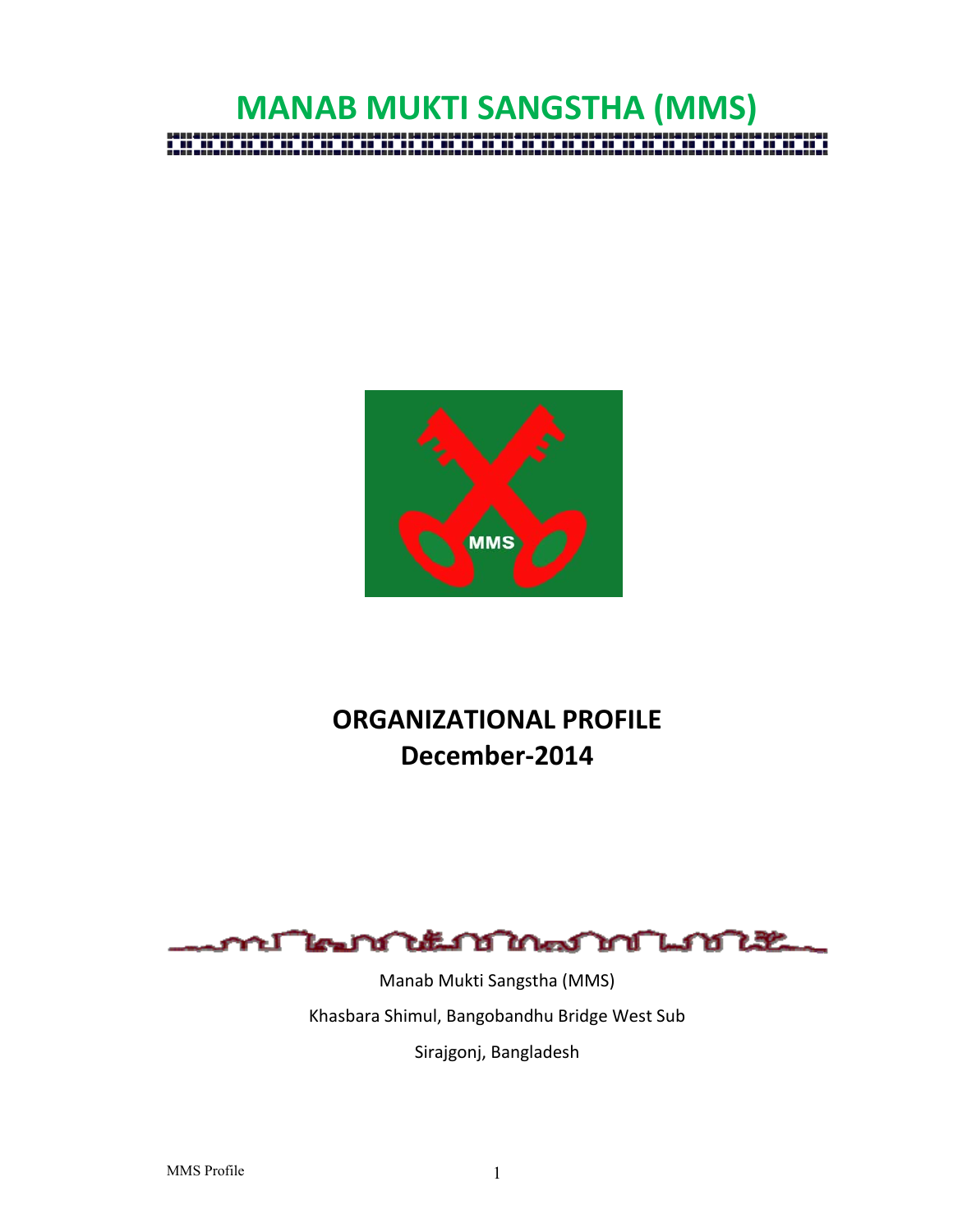# **1. Basic Information:**

| 1.1 Name of organization with abbreviation: Manab Mukti Sangstha (MMS)                                                                                                                                     |  |  |  |  |  |
|------------------------------------------------------------------------------------------------------------------------------------------------------------------------------------------------------------|--|--|--|--|--|
| : January 15, 1984 (31 Years)                                                                                                                                                                              |  |  |  |  |  |
| : Village Khash Bara Shimul<br>Post: Bangobandho Bridge West Sub<br>400 meter south of Bangobandho bridge west -<br>sub police station<br>District: Sirajgonj, Bangladesh                                  |  |  |  |  |  |
| : Flat # 5-B, House # 72<br>Road #03, Janata Cooperative housing society<br>Ring Road, Mohammadpur Dhaka-1207                                                                                              |  |  |  |  |  |
| 1. Md. Habibullah Bahar<br>Director<br>Cell Phone: +8801713-002850<br>Email:hbaharmms@gmail.com<br>2. S.M Amir Hossain<br>Deputy Director<br>Cell Phone: +8801774934911<br>Email: Amir.hossainbd@yahoo.com |  |  |  |  |  |
| : www.mmsbangladesh.org                                                                                                                                                                                    |  |  |  |  |  |
| : Flat # 5-B, House # 72<br>Road #03, Janata Cooperative housing society<br>Ring Road, Mohammadpur Dhaka-1207                                                                                              |  |  |  |  |  |
|                                                                                                                                                                                                            |  |  |  |  |  |

# 1.8 Legal status:

| SI | Name of registration authority          | <b>Registration Number</b> | Date       |
|----|-----------------------------------------|----------------------------|------------|
|    | NGO Affairs Bureau                      | <b>FDR-344</b>             | 28.01.1990 |
|    | Last renewal date                       | <b>FDR-344</b>             | 23.11.2014 |
| 2  | Department of Social Welfare            | Siraj-135(291)/85          | 14.12.1985 |
| 3  | Depart of Family Planning               | <b>DFP-288</b>             | 24.07.2008 |
| 4  | Society Act                             | S-3003(546)                | 31.12.2002 |
| 5  | Micro-Credit Regulatory Authority (MRA) | MRA-1223 (6)               | 24.11.2014 |

# **1.9 TIN and Vat ID number:**

- a. Tin Number No: 473‐300‐0145
- b. VAT registration no. 6211044871
- c. Area code ‐ 60504 under Pabna Division
- d. Dated 24.07.2008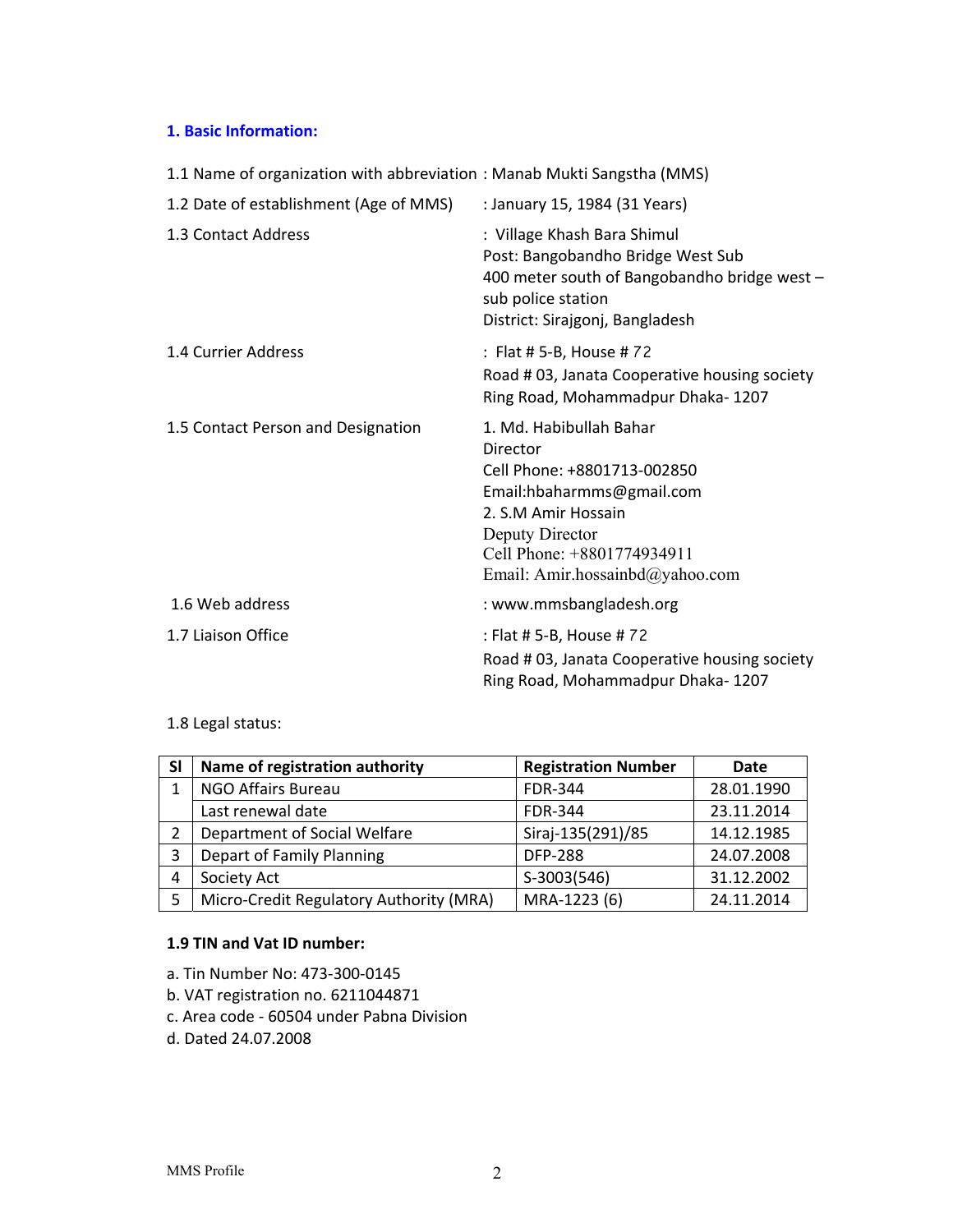#### **2. Background of the Organization**

Manab Mukti Sangstha (MMS) is a local level Development Organization established in January 15, 1984 at Sthal Char under Chowhali Upazila in Sirajgonj which is most disaster prone and poverty stricken area with a view to "see a society free from poverty, discrimination and risk of natural disasters'. At the begging MMS worked in Chowhali in small scale but now we are working in Sirajgonj, Pabna, Tangail and Bogra districts covering chars and river basin areas.

MMS implements its programmes and projects focusing chars and river basin area of the river Jamuna, there is no communication facilities and it is still remaining as untouched the minimum facilities of electricity and gas. Every year this area become affected by the natural disaster like flood, river bank erosion, cold wave, tornado and drought in several times which damage the live and livelihoods and stop the normal flow of development. Char is not fertile land, it sandy and sandy‐loamy and due to poor access for utilization of modern agriculture technology and equipment 90% people depend on traditional agriculture system. At least 50% people lead their families by selling labor. In average 7 months there is no job opportunity so that they have to migrate to neighboring district even in the capital city for labor selling which create unsecured situation for female members even they have to take extra responsibility for maintaining the family. In char, there is no minimum health and banking facilities, sanitation condition is very poor and quality education is totally absent. As a result people are to survive fighting with poverty and suffering by disease and unhealthy situation. Due to river bank erosion and complexity of alluvion and diluvion people are losing their own distinction and becoming poorest to the poor. For this reason the severity of poverty and number of destitute families were increasing day by day. At the beginning any initiative was not found from the end of either government or non‐government department for changing the living status of char dwellers. As a result people of this area were remaining out of the development flow of modern era. In this situation MMS started it's activities under the leading of present chief executive with the joint efforts of some enthusiastic young people. At primary stage activities were started with financial and technical assistance of Oxfam and after that various international funding agencies including national level networking agencies advanced their hands of magnanimity and contributed in prosperity and sustainability of MMS. During this 31 years of long journey, MMS become able to draw attention of potential stakeholders specially donors, INGOs, local government and local administration to the significant changes of the living condition of char dwellers by successfully implementing the disaster management and Char‐ friendly development projects.

#### **3. Organizational Vision, mission, goals and objectives**

**Vision:** Establish a poverty and discrimination free society where people can combat with the effect of climate change and disaster.

**Mission Statement: MMS** is a voluntary development organization working for poverty alleviation and sustainable social development. The organization is involved in raising awareness, capacity building and infrastructure development of local government, climate change and disaster risk reduction, transfer of modern agriculture technology, education and training, gender equality and women empowerment, maternity child health and nutrition, improving livelihoods, and organizational capacity building through integrated approaches. Organization is implementing its activities in hard to reach and inaccessible areas for the development of hardcore poor, poor and underprivileged marginalized families, Person with Disabilities, children and adolescents. MMS has been implementing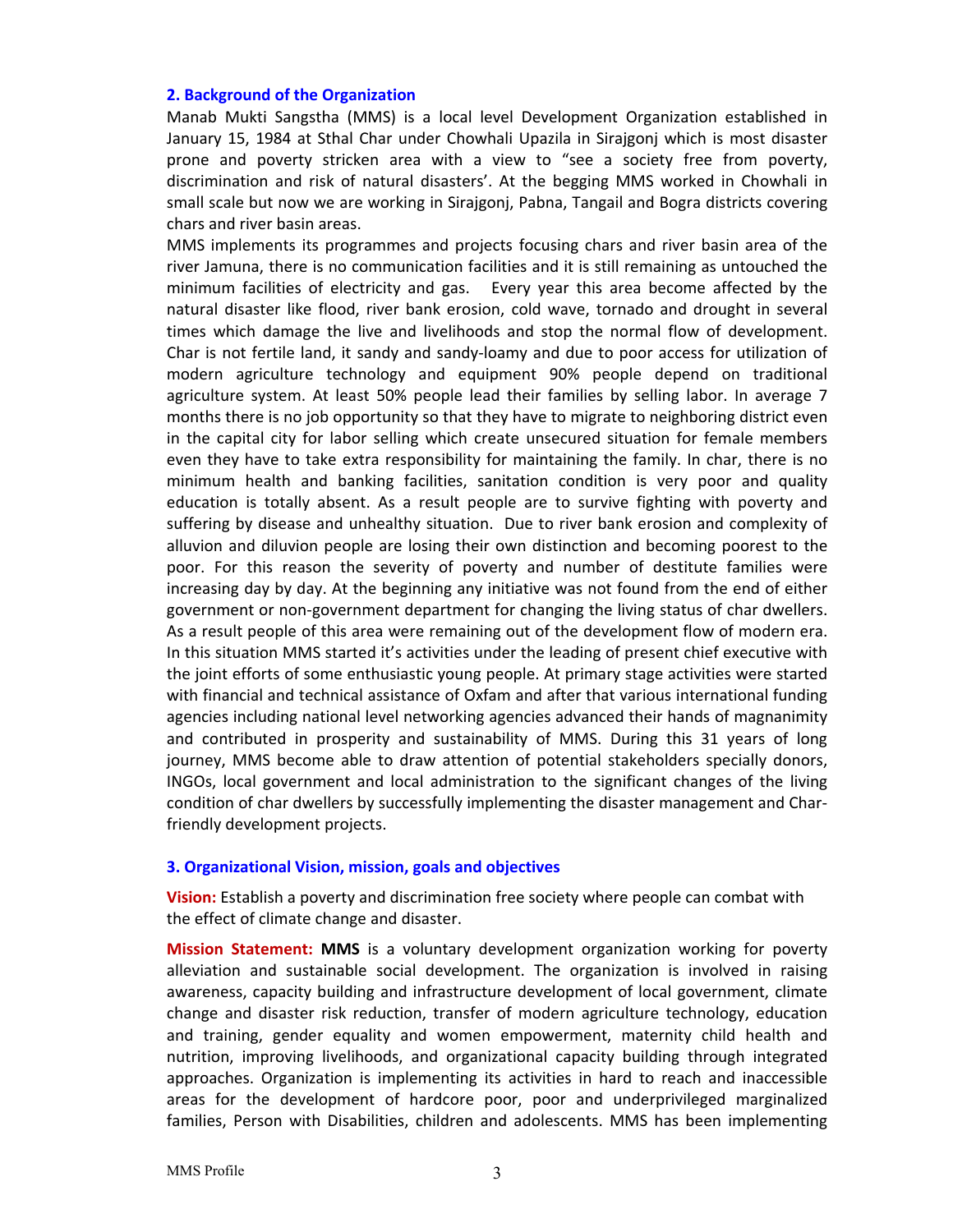community need‐based activities following principles of transparency and accountability through well-acceptance of target people. MMS keeps close coordination with Donors, Potential Stakeholders at National and International levels as well as Government and Non‐ Government Organizations.

MMS works with different stakeholders based on the nature of project activities. Also there is opportunity for men and women to be included as program participants considering age, class, ethnicity, gender and occupation.

The down to earth management committee, dynamic leadership, skilled and committed person power are contributing to institutional capacity building and community need‐based development. The continuous practice of learning‐sharing culture and values helps effective program implementation, determining future strategies combating with local and global challenges.

**Goal:** To establish poverty and exploitation free society through strengthening grass-root level organizational capacity, achieve resilience capacity combating with climate change and disaster risk reduction, addressing fundamental demand, women empowerment and socio‐ economic development.

**Objectives**: **T**he objectives of MMS has been set considering its vision, mission, goal and other cross cutting issues like gender, disaster and climate change. These objectives also link MDGs, and national sectoral objectives and agendas. The objectives are as follows:

- I. To reduce vulnerability through disaster risk reduction and climate change adaptation.
- II. To increase literacy and awareness in society through Early Child Care Development and Non‐Formal Primary Education.
- III. To reduce gender discrimination and domestic violence through mass campaign and social mobilization.
- IV. To reduce food insecurity and economic empowerment through echo-friendly agriculture, livestock and other off farm activities.
- V. To improve health and hygiene status through primary health care, water and sanitation.
- VI. To develop human resources both at community and organization level through capacity building and live skills training.
- VII. To strengthen governance at all level by people's participation, as well as increase access to justice and local resources.
- VIII. To increase income and employment opportunity through providing capital and technical assistance.
- IX. To develop institutions by increasing capacity of groups, CBOs, federations, alliance as well as organizations.

#### **Core Principles**

- i. Practice Transparency & Accountability at all level
- ii. Integrated development
- iii. Ensure qualitative
- iv. People's Participation
- v. Respectful to poor men and women
- vi. Inclusion
- vii. Nationalism, social values and trustworthiness in culture

**4. Working Areas::** MMS has been implementing its activities in Sirajgonj, Pabna, Bogra and Tangail districts. There includes 100 unions under 20 upazila. Out of 20 Upazila, 13 are completely Char and reverine areas of the river Jamuna and the part of historical 'Challon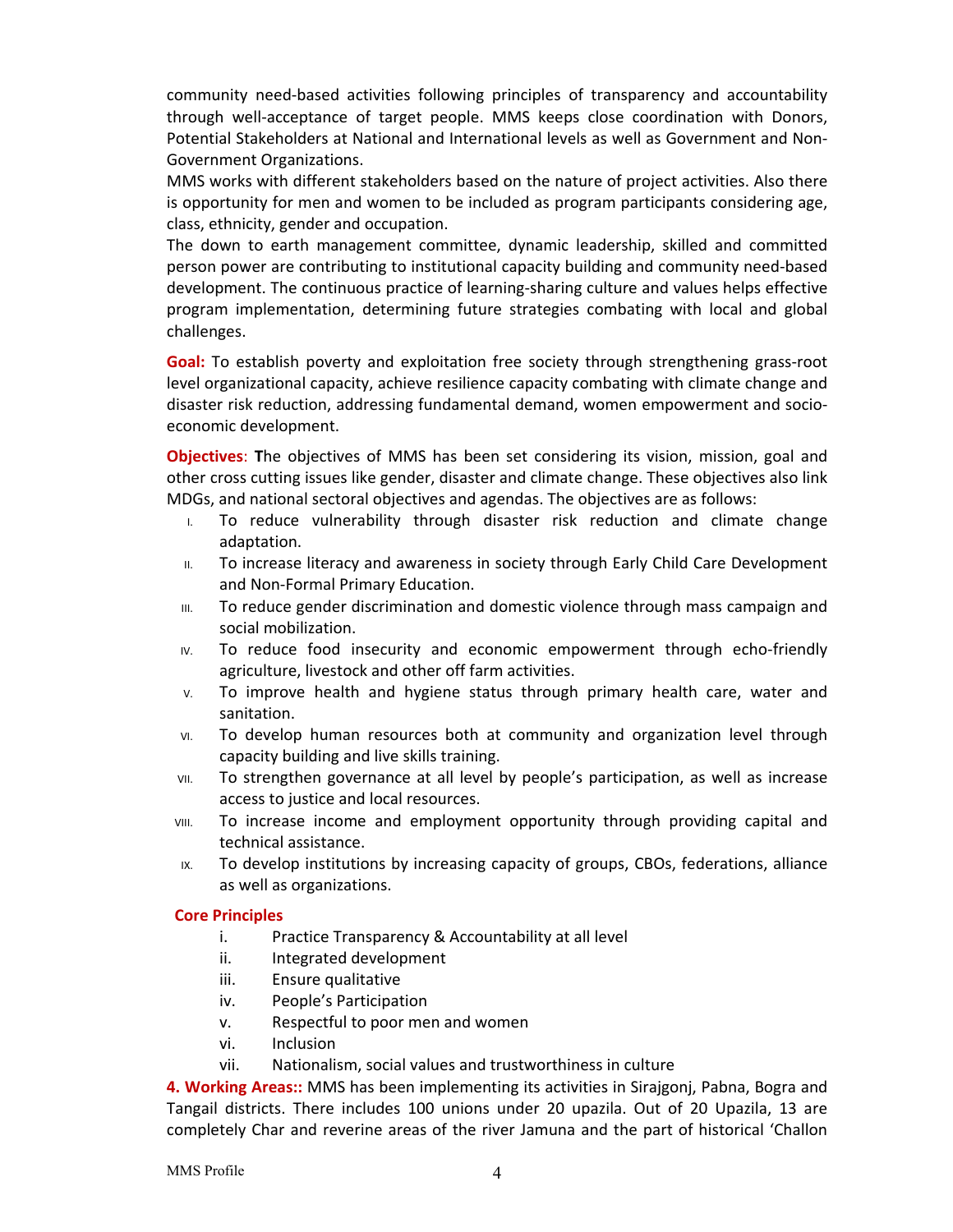Beel' of Bangladesh. These areas are highly disaster-prone and poverty-stricken areas of the country. These are surrounded by the river Jamuna where people faced river bank erosion in several times in their life. In Char areas, people are suffering from inadequate basic services specially- health, education and financial assistance, poor communication system, electricity and gas services are total absent. On the other hand, no effective initiative was taken by the government and non‐government department due to these unfavorable circumstances. As a result, comparing with others, Char areas are still now remaining untouched from the normal development process. Considering the geographical conditions Chars areas are detached from the developed flows. Due to administrative complexity these areas are not getting benefits from the national development plans. Therefore, nongovernment services are very essential for these areas.

| <b>Description</b> | <b>Total</b> | <b>District-wise breakdown</b> |       |              |         |  |
|--------------------|--------------|--------------------------------|-------|--------------|---------|--|
| <b>District</b>    | 04           | Sirajgonj                      | Pabna | <b>Bogra</b> | Tangail |  |
| Upazila            | 20           | 09                             |       | 04           | 06      |  |
| Municipality       | 05           | 04                             |       |              |         |  |
| Union              | 100          |                                | 04    | 10           | 16      |  |

#### **Table‐1: Working area at a glance:**

#### **Table‐2: District wise implementing Project/Program**

| <b>Particulars</b>                         | <b>Status</b> | <b>Details</b>                                                                                                                                                       |                     |       |                  |
|--------------------------------------------|---------------|----------------------------------------------------------------------------------------------------------------------------------------------------------------------|---------------------|-------|------------------|
| <b>Total District Covered</b>              | 4             | Sirajgonj                                                                                                                                                            | Tangail             | Pabna | <b>Bogra</b>     |
| Ongoing project (No.)                      | 25            | 24                                                                                                                                                                   | 3                   | 1     | 2                |
| Ongoing project name<br>(Directly working) | 19            | ER, IGP, REE-CALL, SDLG,<br>V2R+, SNPBI, EDUCATION,<br>FIP, TAM TAM Alert, IEKA,<br>Emergency Response, BGD &<br>HM, BGD-2, ERA, HOME<br>Solution, ENRICH, PRADG, AR | CLP &<br><b>IGP</b> | ER    | SDLG &<br>$V2R+$ |
| Ongoing project name<br>(Indirectly work)  | 06            | OHCB, AOC, WECAN,<br><b>CSCMDRR, GF &amp; TC</b>                                                                                                                     |                     |       |                  |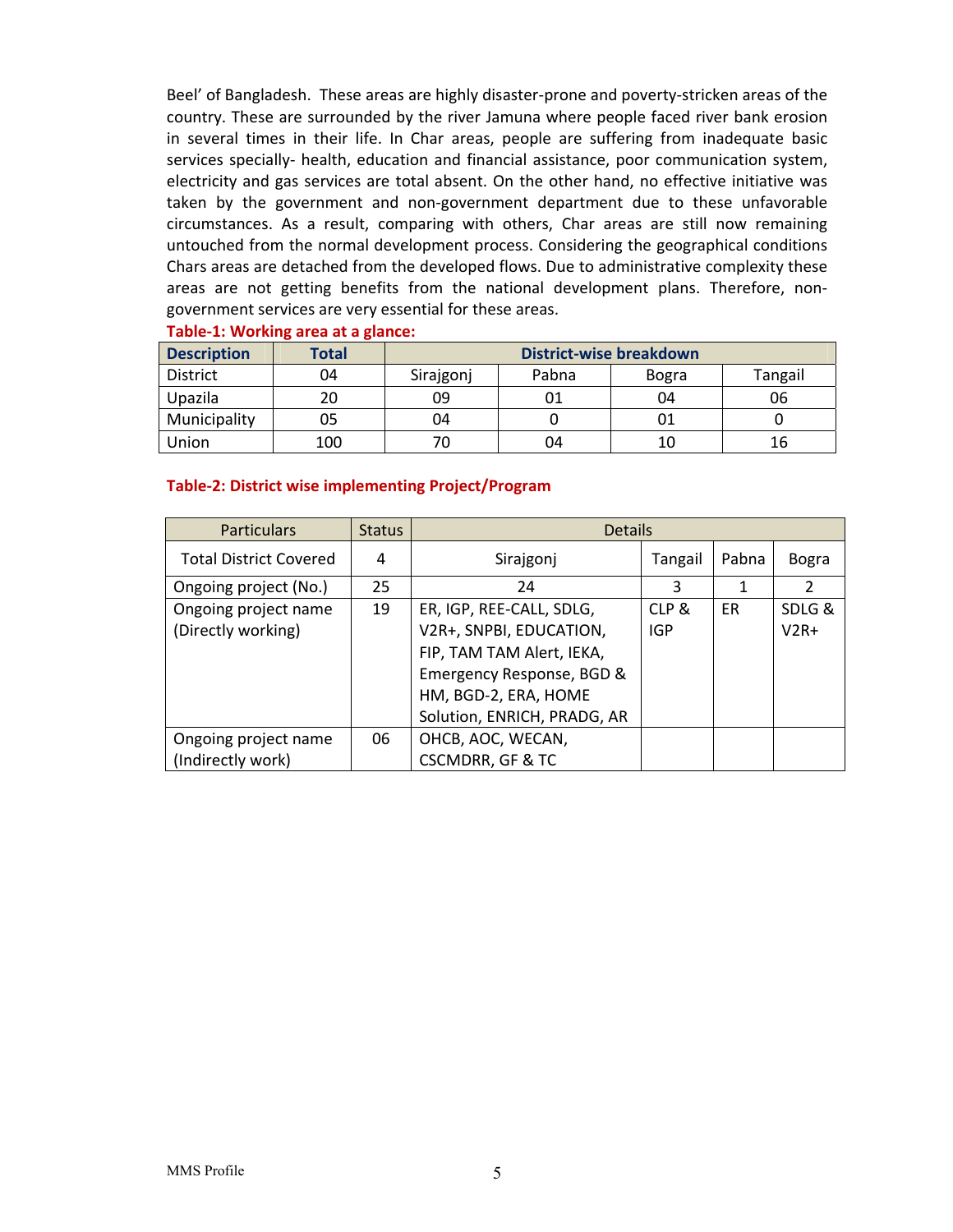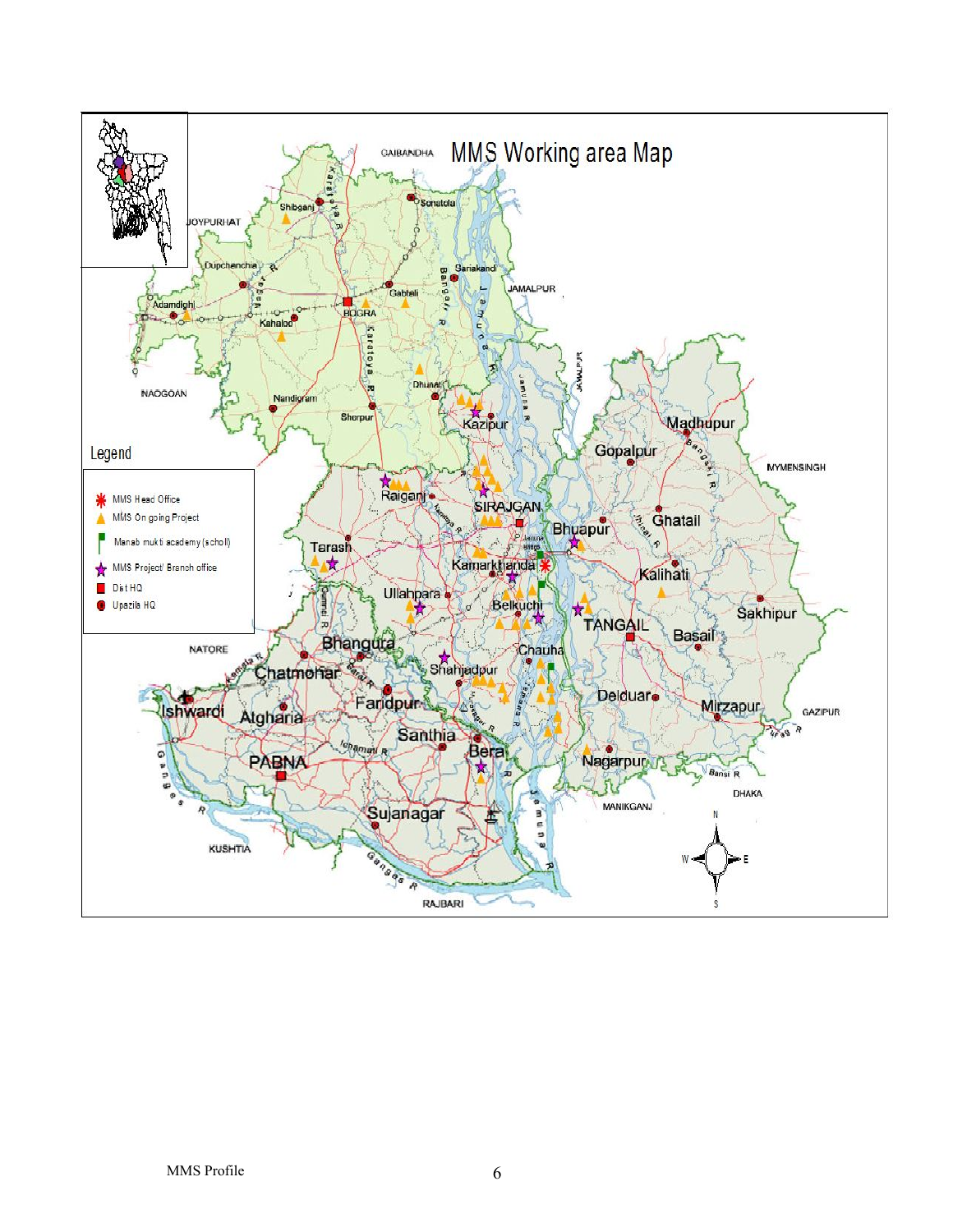- **5. Stakeholders:** Manab Mukti Sngstha (MMS) works with two types of stakeholders:
	- 1. Primary Stakeholders
	- 2. Secondary Stakeholders

### **5.1 Primary Stakeholders:**

- **a. Hardcore poor family:** The families those who have no specific income earners and have to take assistance from others for maintaining family, have no productive assets like own agricultural land or cattle. Poor women headed family, chronic sick, person with disability, helpless elderly people, more family members but few income earners will be considered as hardcore poor families.
- **b. Poor day labor family:** The families whose main source of income is labor selling will be considered as poor day labor families. The families who have to earn by labor selling most of the time of the year like agriculture labor, rickshaw pullers, small traders (who lead the business by themselves without hiring labor) and poor fishermen (who are involved in fishing themselves).
- **c. Ethnic community and underprivileged people:** Aboriginal and religious minorities (Hindus, Buddhist, Christian), lower cast (cobbler, Berber, washer man etc).
- **d. Specialized skill manpower and marginalized families:** Specialized skills persons who live in our working area, small and medium size weaving factories, sharecropper, marginal farmers, small and medium traders, garments workers, support staff of government and non‐government organization who maintain their families selling labor sometimes and who have no surplus for deposit, will be under specialized skills manpower and marginalized families.
- **e. Small and medium entrepreneurs and special service providers:** Small entrepreneurs, producer groups, businessmen who are involved in market management, special service providers and institutions will meet these criteria.
- **f. Representatives of local Government and Social Institutions:** Local Government institutions (representatives of UPs, Upazilas and municipalities), School (selected Primary Schools) and various members of social institutions in working area will address the stated criteria. CBO, Civil society, Village Development Committee, alliance for end domestic violence against women who are contributing project management, advocacy, campaign and local problems solving. Besides these; social elites, representatives of social institutions and who are providing support directly and indirectly to the Organization will be included under these criteria.

#### **5.2 Secondary Stakeholders:**

- 1. Members of Union Parishad, Upazila Parishad and Municipalities.
- 2. Local Upazila and district administration.
- 3. Members of development Agencies.
- 4. Members of Donor Agencies.
- 5. Members of Network and Forums.
- 6. Members of Executive and General Committee.
- 7. Representatives of Civil Society and Community people.

**6. Beneficiaries Coverage:** Based on above mentioned criteria presently MMS has been working with total‐ 167,326 HHs, 163 School there total students 43184. Most of the beneficiaries are hardcore poor, poor and marginal farmers where 5% may overlap within the projects i.e. same beneficiary gets benefits from two different projects/programmers **Table ‐3: Direct beneficiaries:**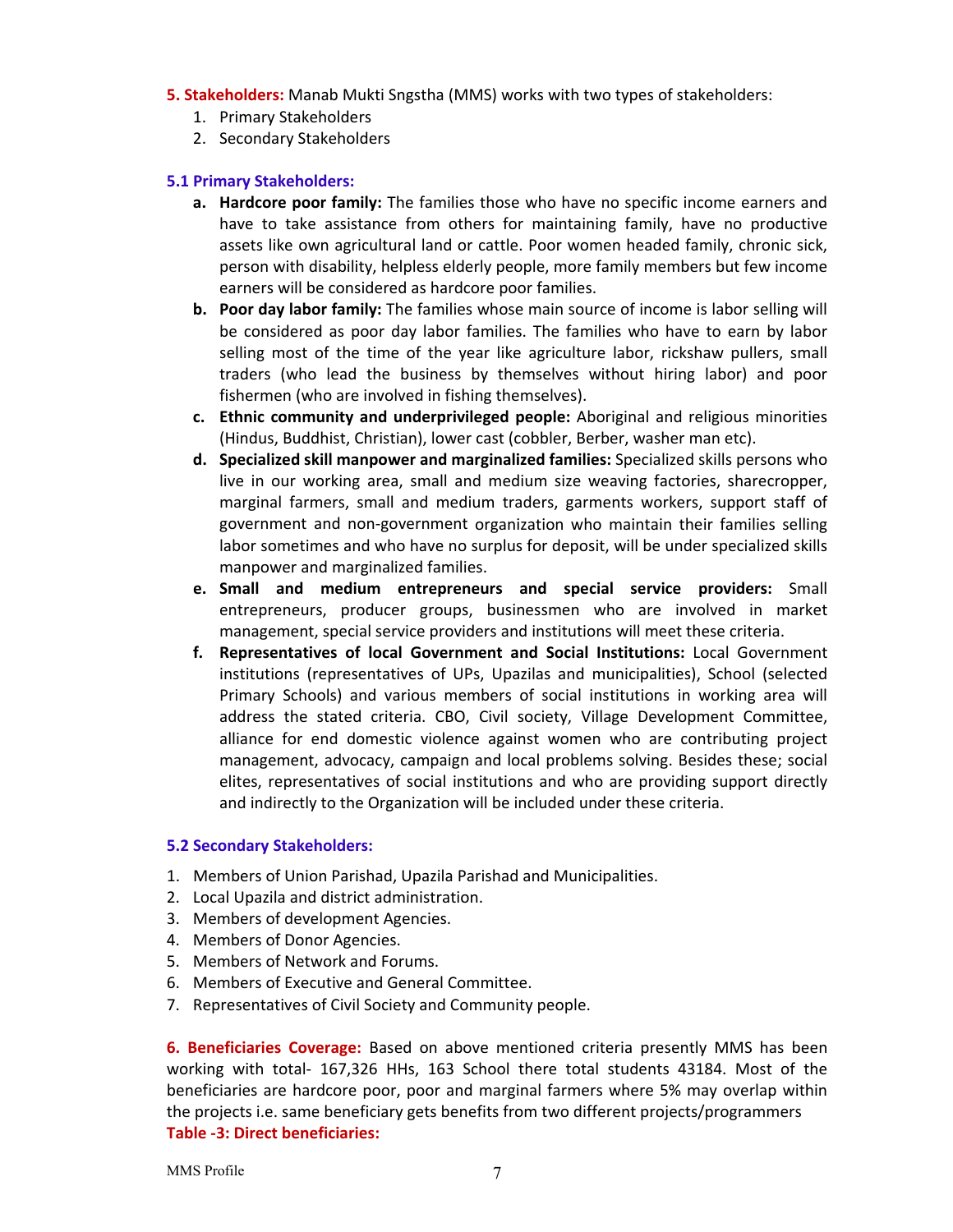|                         | <b>Total families</b><br><b>School</b> |                        | <b>Local Government</b> |       |             |           |            |                     |
|-------------------------|----------------------------------------|------------------------|-------------------------|-------|-------------|-----------|------------|---------------------|
| <b>Female</b><br>headed | <b>Male</b><br>headed                  | <b>Child</b><br>headed | Total                   | Girls | <b>Boys</b> | <b>UP</b> | <b>UzP</b> | <b>Municipality</b> |
| 118,528                 | 48.731                                 | 67                     | 163                     | 22192 | 20992       | 75        | 5          |                     |
|                         | <b>Total</b> : 167,326<br>163<br>43184 |                        |                         | 75    |             |           |            |                     |

# **Table‐4: Project wise beneficiaries' status:**

|                         |                                             |               | <b>Beneficiaries</b> |          |              |               | <b>Students</b> |              |              |
|-------------------------|---------------------------------------------|---------------|----------------------|----------|--------------|---------------|-----------------|--------------|--------------|
| SI.                     | Project                                     | <b>Female</b> | <b>Male</b>          | Children | <b>Total</b> | <b>School</b> | <b>Boys</b>     | <b>Girls</b> | <b>Total</b> |
| $\mathbf{1}$            | REECALL                                     | 4391          |                      |          | 4391         |               |                 |              |              |
| $\overline{2}$          | <b>CLP</b>                                  | 3255          | 3                    |          | 3258         |               |                 |              |              |
| 3                       | ER                                          | 9610          | 3390                 |          | 13000        |               |                 |              |              |
| $\overline{\mathbf{4}}$ | SDLG                                        | 493           | 803                  |          | 1296         |               |                 |              |              |
| 5                       | PRADG                                       | 14880         | 13057                | 63       | 28000        | 50            | 13271           | 14232        | 27503        |
| 6                       | <b>SNPBI</b>                                | 49            | 68                   | 4        | 121          |               |                 |              |              |
| $\overline{7}$          | AR                                          | 12            | 69                   |          | 81           | 12            |                 |              |              |
| 8                       | OHCB                                        | 5             | 21                   |          | 26           |               |                 |              |              |
| 9                       | <b>IGP</b>                                  | 18974         | 80                   |          | 19054        |               |                 |              |              |
| 10                      | <b>ENRICH</b>                               | 3517          |                      |          | 3517         | 25            | 340             | 407          | 747          |
| 11                      | Home Solution                               | 50            |                      |          | 50           |               |                 |              |              |
| 12                      | <b>TAM TAM</b>                              | 32            | 268                  | 0        | 300          |               |                 |              |              |
| 13                      | <b>FIP</b>                                  | 947           | 714                  |          | 1661         |               |                 |              |              |
| 14                      | V <sub>2R</sub>                             | 1250          |                      |          | 1250         |               |                 |              |              |
| 15                      | Education                                   |               |                      |          | 0            | 8             | 357             | 264          | 621          |
| 16                      | General fund                                |               |                      |          |              |               |                 |              |              |
| 17                      | <b>Training Center</b>                      |               |                      |          |              |               |                 |              |              |
| 18                      | <b>WECAN</b>                                | 48983         | 29017                |          | 78000        |               |                 |              |              |
| 19                      | <b>CSCMDRR</b>                              | 20            | 20                   |          | 40           |               |                 |              |              |
| 20                      | <b>AOC</b>                                  |               |                      |          | 0            | 10            | 1589            | 1849         | 3438         |
| 21                      | Emergency Project (Flood-2014)              |               |                      |          |              |               |                 |              |              |
| 21.1                    | Emergency<br>Response                       | 321           |                      |          | 321          |               |                 |              |              |
| 21.2                    | <b>WASH</b><br>Response 2014                | 251           | 49                   |          | 300          |               |                 |              |              |
| 21.3                    | Emergency<br>Humanitarian<br>Response       | 1042          | 258                  |          | 1300         |               |                 |              |              |
| 21.4                    | Hyproteen<br>energy biscuit<br>distribution | 1667          | 333                  |          | 2000         |               |                 |              |              |
| 21.5                    | Relief<br>Operation-2014                    | 2552          |                      |          | 2552         |               |                 |              |              |
| 21.6                    | Flood<br>Response 2014                      | 733           | 267                  |          | 1000         |               |                 |              |              |
| 21.7                    | Preposition                                 |               |                      |          |              | 23            | 1855            | 1825         | 3680         |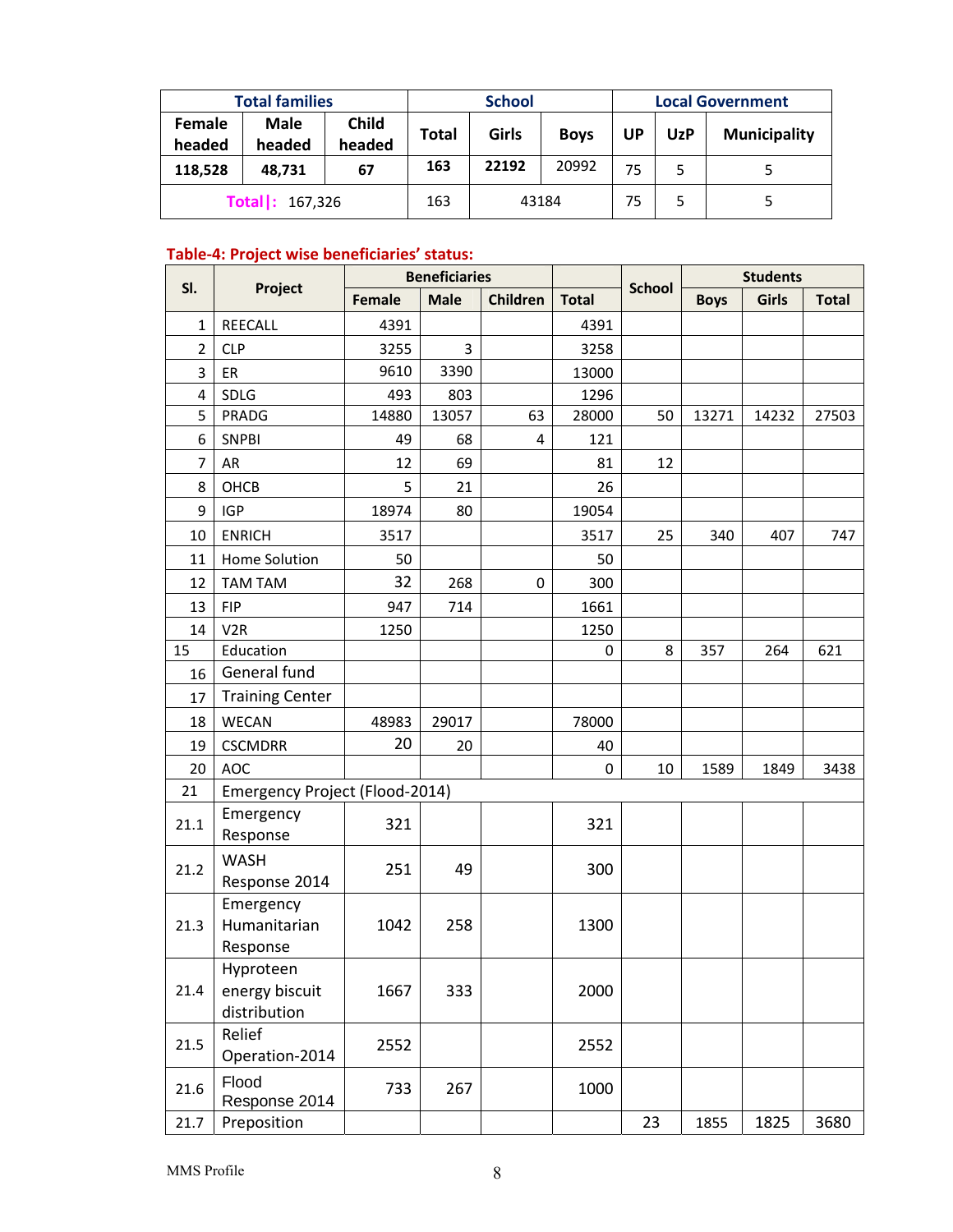|      |                                                                       | <b>Beneficiaries</b> |             |          |              |               | <b>Students</b> |              |              |
|------|-----------------------------------------------------------------------|----------------------|-------------|----------|--------------|---------------|-----------------|--------------|--------------|
| SI.  | Project                                                               | <b>Female</b>        | <b>Male</b> | Children | <b>Total</b> | <b>School</b> | <b>Boys</b>     | <b>Girls</b> | <b>Total</b> |
|      | Distribution                                                          |                      |             |          |              |               |                 |              |              |
| 21.8 | IR-EMOP                                                               | 1269                 | 154         |          | 1423         |               |                 | 0            |              |
| 21.9 | Payment<br>Distribution                                               | 690                  | 3           |          | 693          |               |                 | 0            |              |
| 22   | <b>IEKA</b>                                                           | 453                  | 47          |          | 500          | 5             | 379             | 358          | 737          |
| 23   | Early Recovery<br>Assistance to<br><b>Flood Affected</b><br>Community | 3082                 | 110         |          | 3192         |               |                 |              |              |
| 24   | H&M                                                                   |                      |             |          |              | 10            | 703             | 718          | 1421         |
| 25   | BGD-2                                                                 |                      |             |          |              | 20            | 2498            | 2539         | 5037         |
|      | <b>Total</b>                                                          | 118,528              | 48,731      | 67       | 167,326      | 163           | 20992           | 22192        | 43184        |

**7. MMS is exception than others NGO's those are working in the Jamuna River Basin Area :** MMS is holding a unique position than others in the Jamuna river basin area due to following exceptions:

**7.1 Char-based Organization:** Manab Mukti Sangstha started its activities with remotest char dwellers aiming to mitigate their suffering towards survival. MMS spent a considerable time for identifying problems and fundamental needs of char-dwellers, especially, char-based disaster problems. Based on the findings, MMS involved the community to identify their need-based projects, project planning and implementation in order to make them aware about the problems and build their capacity to address problems by their own. MMS has set up its own Offices with residential facilities for the staffs in char areas so that we can maintain closed contact with the char communities, establish smooth coordination and implement the project activities with regular supervision and follow up.

**7.2 Competency in Emergency Response, Climate Change and Disaster Risk Reduction:**  As the Organization works with the community in disaster prone areas and disaster management issues have been mainstreaming with other projects, so organization has been implementing its overall activities focusing disaster preparedness and disaster risk reduction. The organization has been implementing climate change adaptation and disaster risk reduction projects with extra attention since last decade. In designing project-wise plan and its implementation, area specific potential disasters have been considered and Organizationbased workable 'Disaster Management Plan (DMP)' has been developed. An emergency savings/stock has been developed by collecting funds from different sources for smooth implementation the contingency plan. In the period of disasters, organization plays pioneer roles in emergency response with its skilled manpower in our working areas. At the time of national disasters, MMS provided emergency disaster support with its skilled human resources based on demand from other national and international organizations and worked with disaster affected people. In addition to this, The Director of MMS led a team of efficient colleagues and took part in responding Sidre affected people with other international team members of Oxfam. He also took part for emergency response Tsunami in Sreelanka for assisting affected people as international team member with ActionAid Bangladesh. Besides this, MMS successfully responded in severe flood 1988, 1998, 2000, 2004, 2007 and very recently occurred flood 2014 along with clod wave, tornado and river bank erosion. MMS has got the membership of different Disaster Management Committee' and 'Forums' at local and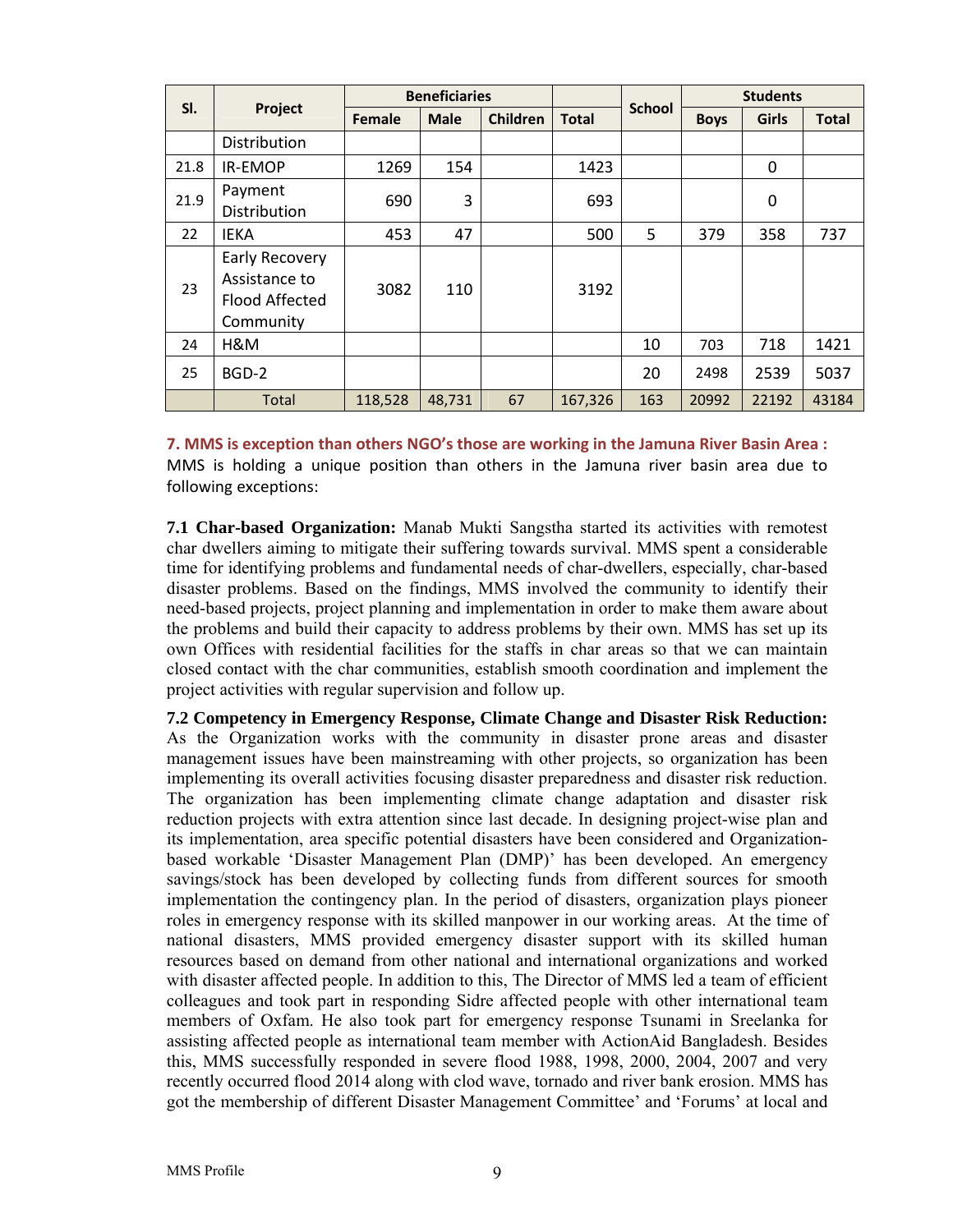national levels like 'Bangladesh Disaster Preparedness Committee (BDPC)', 'NIRAPAD', 'Bangladesh Disaster Forum' and others.

**7.3 Experienced in working with hardcore poor and underprivileged families:** MMS works with hardcore poor families where is given priority in selecting projects, planning and implementation. MMS prepared a complete list of hardcore poor with direct involvement of the hardcore poor in the survey process and ensure work with poorest of the poor. MMS gathered experience working with the persons with disability, helpless elderly people, women and children-headed families, acid victims and people with chronic sick.

**7.4 Promoting good governance: MMS** implements projects directly with local government institutions (UPs, Upazilas and Municipalities) and works for promoting good governance at local level. MMS played important role for capacity building of local government institutions especially, on revenue generation and financial management, participatory strategic planning and enhancing effective service delivery mechanism according to local government operation manual 2009. MMS played important roles in improving effective service delivery mechanism through people's participation and reducing gender discrimination through empowering the elected women representatives those are contributing to promoting good governance. As a result, peoples' access to UPs service delivery and their involvement has been increased. In our target areas, UPs are seen active, conducting ward meeting and open budget session regular basis with active participation of mass people as well as increased Tax collection by introducing Tax Fair and implementing development activities with Tax Fund involving community people based on their choice and demand. Now UP Standing Committees is more functional and playing important role in improving quality service delivery.

**7.5 Organizational Sustainability:** The organization is getting into strong position in terms of generating its own fund and mobilization of resources. MMS contributed to all kinds of support both in cash and kinds based on the nature of the projects and in request of funding agencies for interim period those are reimbursable. MMS is reducing donor dependency through mobilizing own funds and assets expanding alternative own source of income. Presently MMS is contributing a good amount of revenue to total annual budget.

**7.6 Transparency and Accountability:** One of the major mandates of MMS is to ensure transparency and accountability at all levels of the organization. MMS involves all relevant stakeholders in the process of Project Designing, Planning, Implementation and Budgeting. Specially, involvement of project participants is ensured in expenditure process and input delivery (program participants involved in purchasing cow, goat, sheep, poultry birds, rickshaw-van etc.) where organization expert ensure the quality.

**7.8 Women Empowerment:** Women empowerment is considered as one of the major strategic issues of MMS and integral part of the organization which is considered as a crosscutting issue for organizational culture. In order to ensure gender-friendly environment at organization level, MMS formed and strengthen 'Nari Forum' under the leadership of 'Women Gender Focal person', updated 'Gender Policy', developed 'Anti Sexual Harassment Policy' and incorporated gender issues in different policies and guidelines like HR Policy, Financial Policy, 'Disaster Policy', 'Admin and Logistics Policy' and guideline on creating 'Women friendly working environment' within the organization. The issue gives extra attention to develop alternative leadership among the women involving them in productive activities and make them small and medium entrepreneurs. A total of 78800 'Change Makers; have been developed in different communities like, teachers, students, housewives, business alliance, lawyers, reporters and other professionals and potentials who are playing strong role in reducing violence against women and contributing their empowerment and increasing own social dignity.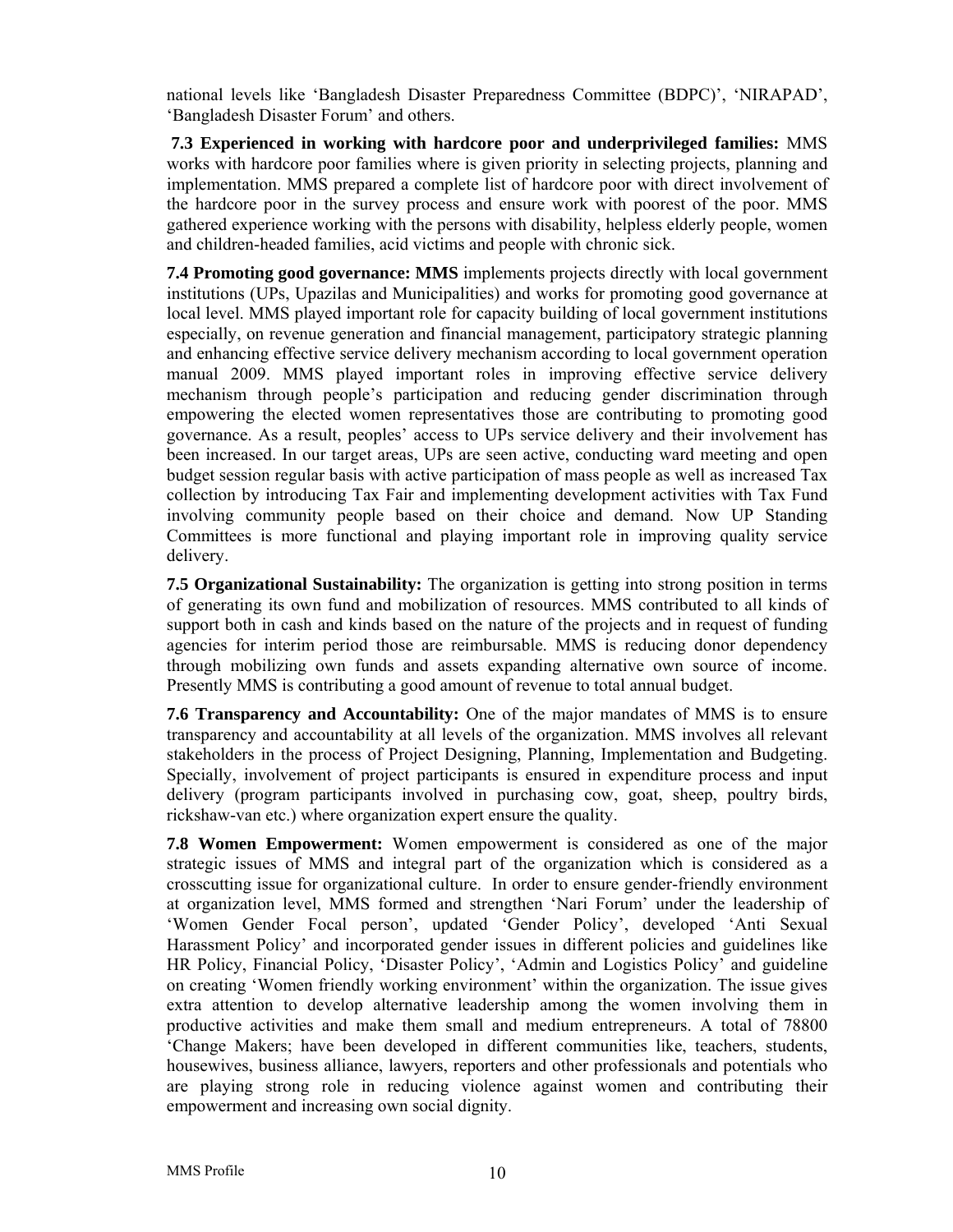**7.9 Promoting Health and Quality Education in Char:** Health and quality education services are totally absent in Char areas. Considering the practical situation, MMS has taken these two projects giving high priority and has been ensuring health and quality education services by conducting Satellite Health Clinic and establishing both Formal and Non-Formal Primary Schools in the remotes Char areas. At present MMS conducting 30 Preprimary Schools including one Junior High School and 28 Satellite Health Clinics (SHC) for providing quality health and education services for Char dwellers. SHC sits fortnightly and monthly in a regular basis. A total of 56 SHCs are being conducted from where Char dwellers are getting their basic health care services along with essential drugs.

**7.10 Committed Staffs:** MMS has got a group of committed and dedicated staff who are involved in different projects and Head Office based management procedures. The Organization is contributing high quality services to people through participatory planning and smooth implementation the project activities. Also they are providing strong support to Organizational development and sustainability. A total of 536 staff whose retention rate is seven years in an average in relevant development fields and are contributing their supreme efforts keeping best performance and reputation of the Organization.

# **7.11 Has extra focus on violence against women and Acid attack**

MMS is pioneer in community mobilization to end violence against women. With a view to develop almost 78000 change makers in its working area as well as has become able to sensitize local administration and make mass agitation against both acid attack and domestic violence against women and which helped to bring MMS in a unique position.

#### **7.12 Has own cable network system**

MMS has own cable network system so that visitors can enjoy different satellite channel, and never felt isolated, in addition can enjoy natural beauties and chirping in the morning and the evening.

# **7.13 Ownership of Organization:**

MMS is holding a unique position than other organization due to beneficiaries are directly involved in organizational general committee and executive committee and they play vital role how to implementing or going MMS activities or strategy. Each and every meeting they provided their valuable comments and suggestion basically they are came to different CBO, Group, USER Committee etc.

# 8. **Strategic Issues/major activities**

MMS identified and implemented all projects considering 8 preselected strategic issues and we implemented all projects under 8 strategic issues and became able to achieve the following results

# **8.1 Climate Change Adaptation and Disaster Risk Reduction (CCADRR)**

This is one of the major strategic issues of MMS. Most of the projects are implemented in chars and river basin area of the river Jamuna which is severely affected due to frequent disasters and climate change effect. The people of this area have to survive combating with natural disaster and the effect of climate change. Considering the reality and importance of the Char situation, all projects have been identified, designed and implemented. The effect of climate change and disaster risk reduction issue has been mainstreaming in all other projects and organizational changes. We providing effective support and services to the Char Community to cop-up with disasters and climate changes, specific steps have been taken which are as follows.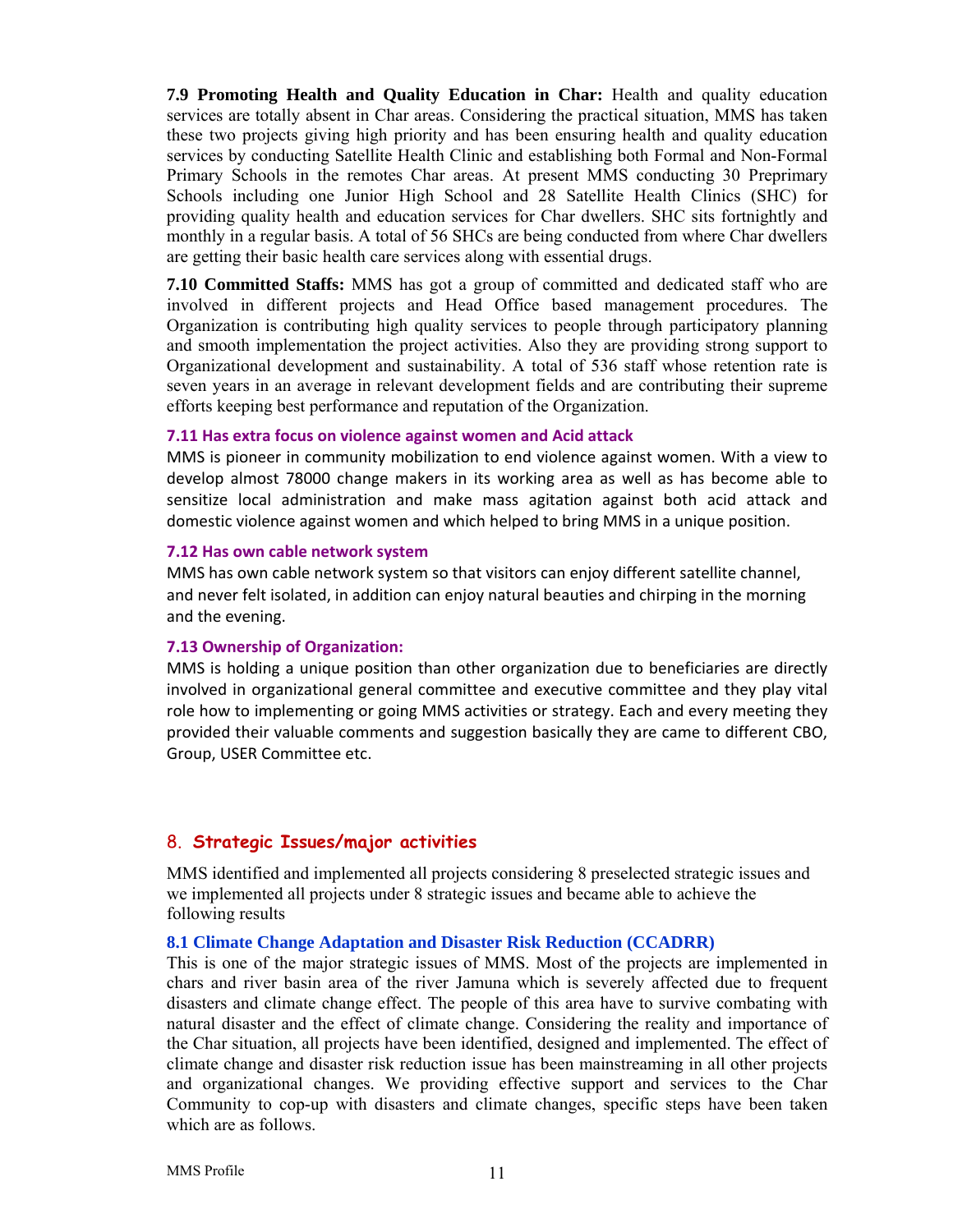- Review and update contingency plan, emergency financial  $\&$  logistic policy
- Round the year conduct awareness session at group meeting
- Early warning system develop and dissemination properly
- Contingency Fund mobilize
- Emergency stock maintain (62 type emergency materials at present stock in 03 different warehouse of MMS
- Conduct and functioning UDMC, UzDMC, DDMC meeting regularly
- Homestead Raising
- Cluster village construction
- Communal placed raised and construction and repairing
- Volunteer developed and provide training
- Emergency Response (MMS is a pre‐qualified partner of Oxfam, WFP, UNDP and UNICEF, Save The Children, ACF for disaster and emergency response. )

# **8.2 Education & Child Rights**

Education is one of the major strategic issue of MMS where has been implemented‐

- a. Non‐formal primary education (31)
- b. Formal primary education (01)
- c. Education in Emergency (58)
- d. Assists to government & registered school for quality education & awareness buildup (72)

One of the mandates and priority areas of the Organization is to ensure Child Rights, Quality Education and increasing Literacy rate in working areas. Provide support to ensure quality education for children of poor families especially in Char areas. MMS introduced Formal, Non-formal Primary and Secondary education. As a part of this, MMS established 31 NFPE schools Chars areas and enrolled 100% children into School and ensured quality education. Program participants are committed to stop domestic violence against women, send their child to School instead of involving them in any kinds of day-laborers. MMS has been provided both reading and writing materials, activated School Management Committees (SMC), formed Teachers-Parents Forums (TPF) and provided assistance to infrastructure development in order to continue education during and after disaster especially in Char areas.

MMS has developed its 'Child Protection Policy' and it is updated this year. In addition to this has been provided necessary materials and equipment continuing education in emergency, motivated parents and children to be attentive at education and increased rate of children enrollment in school.

| Type of School               |    | No. of School   Type of Support     |  |  |
|------------------------------|----|-------------------------------------|--|--|
| Non-formal primary education | 31 | School<br>Teacher<br>Salary,        |  |  |
|                              |    | Infrastructure, Education materials |  |  |
| Formal Primary education     | 01 | Administrative, Infrastructure      |  |  |
| Government & Registered      | 76 | Awareness session, Infrastructure,  |  |  |
| Primary School               |    | <b>Education</b> materials          |  |  |
| Secondary School & Madrasha  | 55 | <b>Awareness Session</b>            |  |  |

# **8.3 Health and Nutrition**

The overall health and nutrition status are very poor in Char and river basin areas. Organization has been implementing health and nutrition activities for Char dwellers considering their minimum access to health services. Family is considered as unit for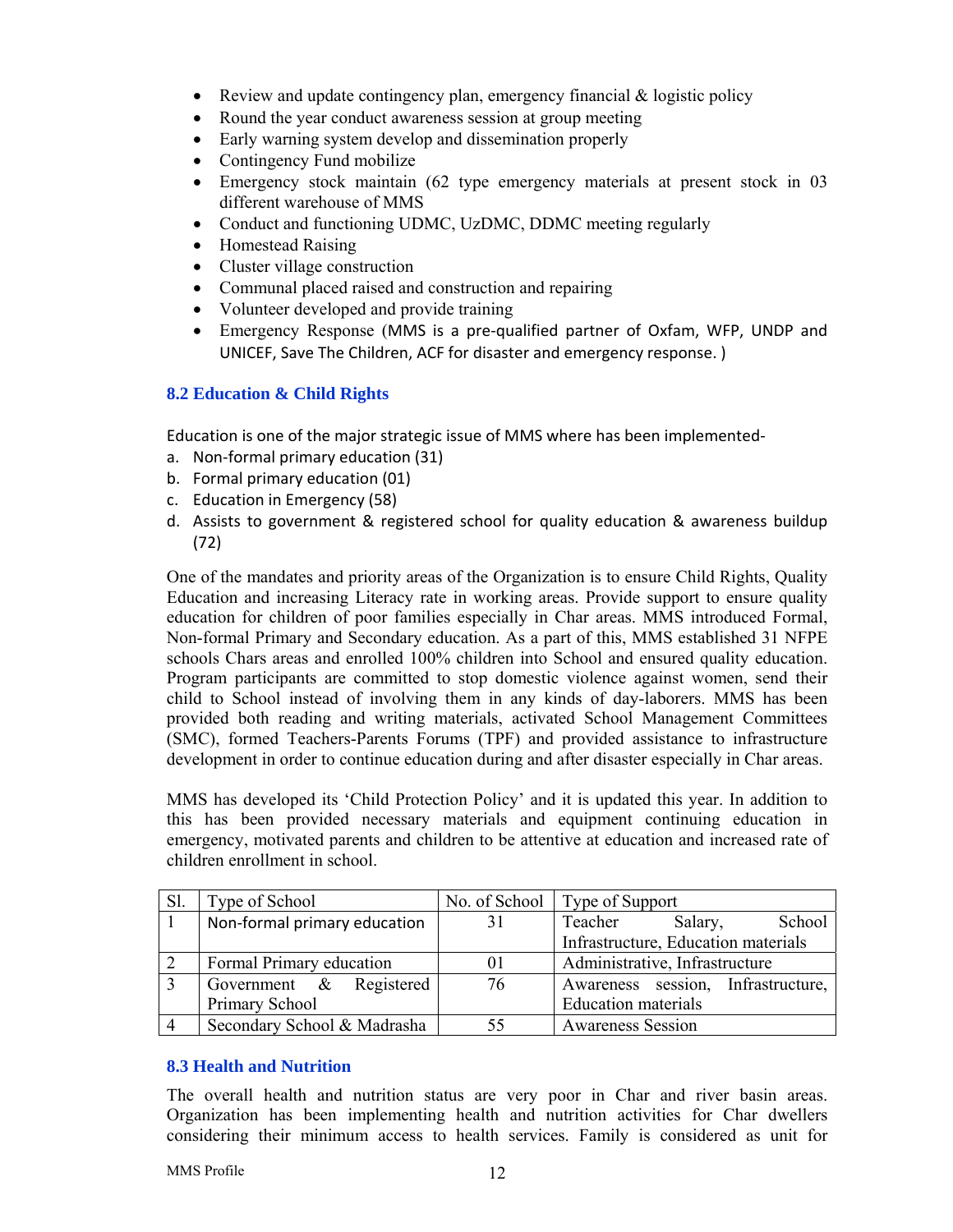providing all kinds of health services in a holistic approach. There are 4 Paramedics and 40 Char Sasthya Karmi (CSK) who are providing health services to char dwellers through conducting satellite health centers in chars.

Nutrition status is also very poor in Char areas. Children, elderly people, pregnant mother and lactating mother are more sufferers from malnutrition. In order to improve overall nutrition status at Char areas, MMS provided support by conducting regular Nutrition Camp and individual counseling on nutrition at family level where special attention given to pregnant and lactating mothers, children and adolescent girls. We developed Char Pusti Karmi (CPK) those are selected from respective community and provided service among the community to increase nutritional condition. Following support we ensured the chars areas-

- $\checkmark$  Primary health care services through Satellite Health Center
- $\checkmark$  Provided essential medicine (Through voucher)
- $\checkmark$  Provided essential medicine (Through voucher)
- $\checkmark$  Conducted court yard meeting on BCC and HNE
- $\checkmark$  Provided training to village doctors nutrition
- $\checkmark$  Provided training to new couple
- $\checkmark$  Organized health camp on eye and dental services
- $\checkmark$  Deployed and developed CSK and CPK
- $\checkmark$  Conducted satellite clinic

### **8.4 Women Empowerment**

Being a gender sensitive organization MMS has been mainstreamed gender and women empowerment and incorporated as cross cutting issue in all ongoing projects. We already have incorporated gender in our vision, mission, objectives, activities and also incorporated in the organizational structure. Most of the project participants are women and achieving this objective we always consider 1:1 ratio during formation any committee like CBOs, VDC, GGD, user committee, branch management committee and also in our governing body where 50% members are women. But due to geographical location we are facing challenges promoting skill and efficient women candidates in senior management

MMS specially focuses on women empowerment with a view to increase their mobility, women involvement in different committee like UP standing committee, market committee, school committee and other social and political structures. Now they are electing as local government representatives, involving in productive activities and getting control over the finance, increase access to decision making process and other social and political events at family, community and national level as well as increase social dignity and recognize their ownership to assets. 

As a part of this, has been accelerated the process of women empowerment and their leadership through their mental and economical development, assisted to resource mobilization, ensuring their liberty in opinion and access to decision making process. To ensure women friendly environment at organization level has been more activated and empowered the "Nari Forum" under the leading of women Gender Focal at organization level who look after all gender issues and assist to management to address within shortest time. Major activities MMS conducting under Women Empowerment strategic areas-

- $\checkmark$  Change Makers enrollment
- $\checkmark$  Women involvement in different village development committee, project implementation committee
- $\checkmark$  Women (poor and hardcore poor) involvement in UP standing committee
- $\checkmark$  Awareness session conduct in group meeting
- $\checkmark$  Protected Child Marriage
- $\checkmark$  Protected women violence at family level
- $\checkmark$  Alternative women Leadership development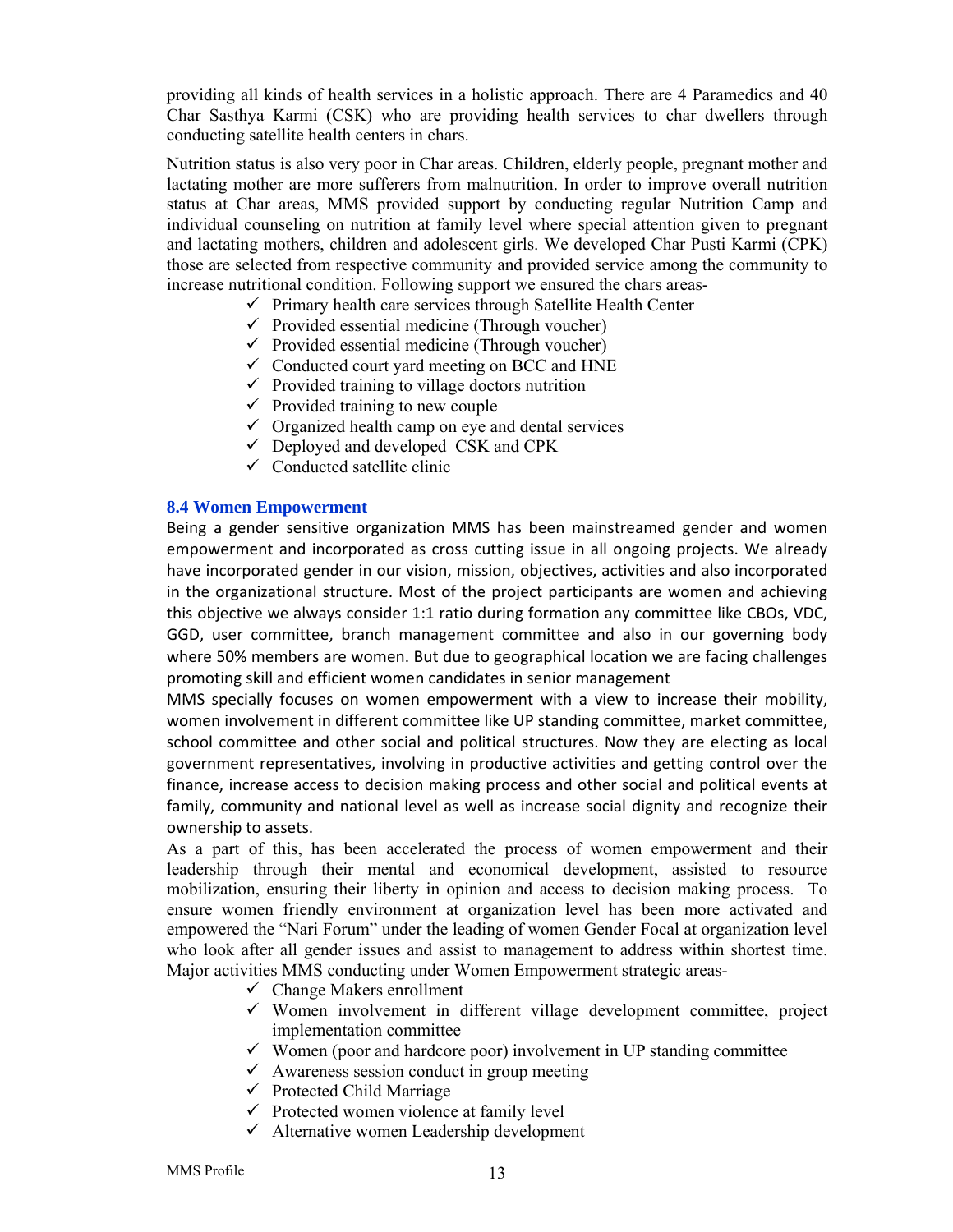- $\checkmark$  Women entrepreneurship development
- $\checkmark$  Adolescent group formation (boys and girls)
- $\checkmark$  Women involvement in Nari Forum
- $\checkmark$  Grass-root women involvement in Branch Management (committee-12)
- $\checkmark$  Women involvement in organization central and federation committee
- $\checkmark$  Economic development by asset transfer, input and capital support

# **8.5 Agriculture, livestock and income generation**

Agriculture, livestock and Income Generation is one of the major strategic issue's of MMS**.**  There includes –

- Agriculture & Livestock
- Micro Credit
- Small entrepreneur's development and market management

**Agriculture and livestock:** In our working area around 90% people directly depend on agriculture and livestock and it is their main source of income. Paddy, wheat, jute, pulse, sugarcane, chilly, groundnut, potato, onion, and garlic are the main agriculture crops of char people and they also produced a plenty of vegetable. A strong linkage has been developed among project participants and government agricultural departments like International Rice Research Institution (IRRI), Bangladesh Rice Research Institution (BRRI), Bangladesh Soil Resource Development Institution (BSRDI), Upazila Agriculture Department and Union Agriculture Officer. Due to sandy-loamy soil of chars the modern agriculture technology including irrigation could not use successfully so char dwellers had bound to use traditional agriculture method. Therefore, beside cash crops has been tried to change their food habit by introducing homestead based vegetable, fruits and creeping plants which increased intake of vegetable consumption and family income of char dwellers. Organization provided high yielding seeds, saplings, modern agriculture equipments and technologies, seed capital, necessary materials to targeted families which contributed to bring a remarkable change agriculture and livestock sector of char.

**Micro-Credit:** MMS has been implementing micro-credit programme in Sirajgonj and Tangail with a view to poverty alleviation through employment creation and income generating activities. It is important and long term activities of MMS where organized project participants into groups, created saving fund, provided different training on IGA and loan for starting various income generating activities as well as realized installment in weekly basis.

**Small entrepreneur's development and market management:** As a part of women empowerment MMS has been developed thousand above women entrepreneurs as individual and group-wise providing capitals, technical and materials support based on their interest, choice and local market demand. With a view to market management developed linkage different producers with buyers, wholesalers, traders, money lenders, retailers, SSP and LS. As a result developed value chain and market linkage in remotest char and entrepreneurs and producers are getting fair price. The entrepreneurs invested in on average Taka 14000-16000 where they are getting benefit monthly Taka 4000-5000. Total 62 vaccinators, TBs and LSPs have been developed in char and they received a package of training including materials and has been developed linkage with relevant department who are providing agriculture and livestock services to the char dwellers.

# **8.6 Local Government and good governance:**

The organization has some significant achievement in the field of governance. It is also an organizational mandate to promote practice of good governance at all level. As integral part of this MMS has been working with Local Government Institutions like UPs, Upazilas and Municipalities and contributed to bring a remarkable change in their practices like increased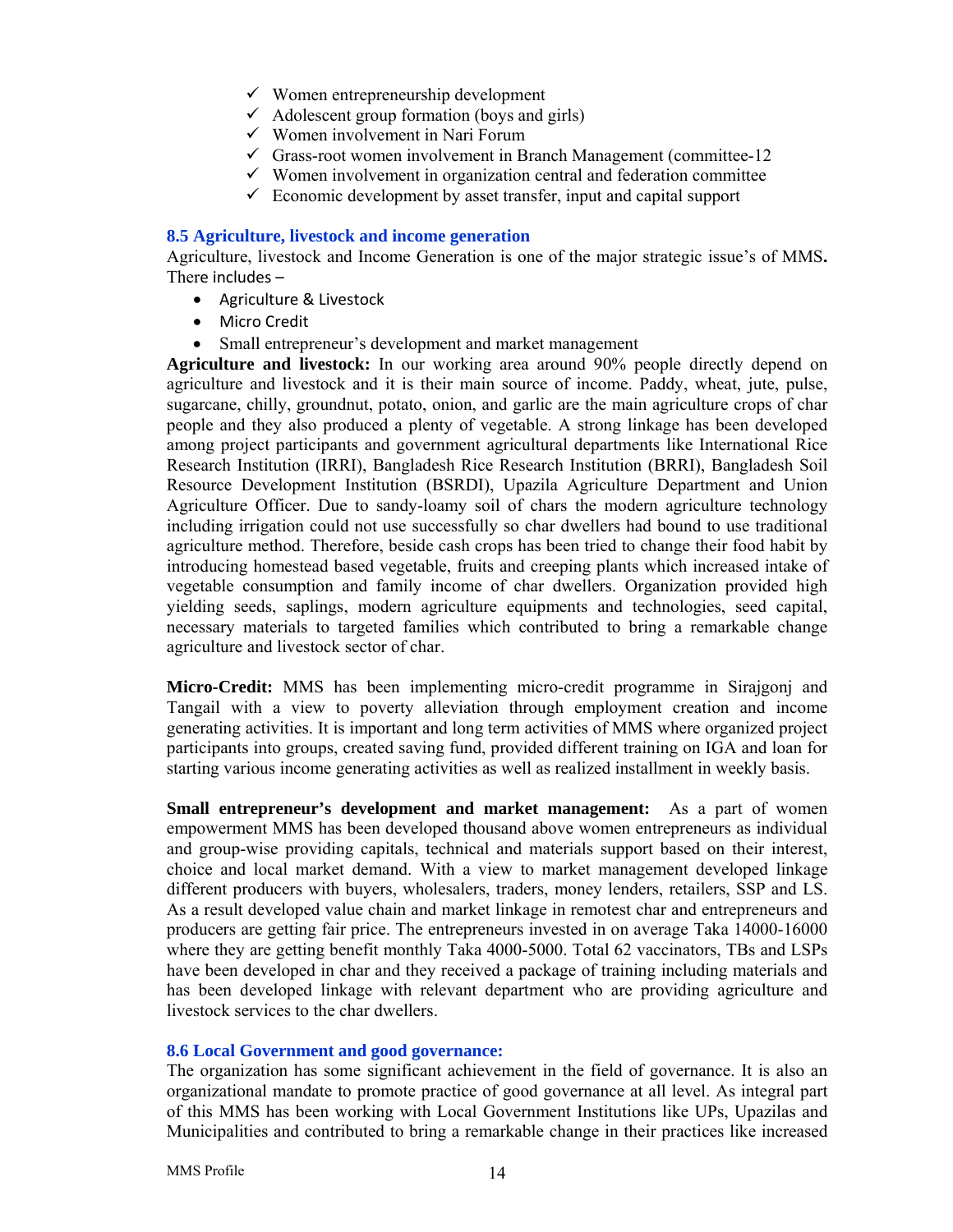people participations in LGIs activities, participatory planning, ward meeting, open budget session, Tax assessment, Tax fair and Tax collection, implemented development activities with Tax fund and reformed and reactivated UPs standing committee and motivated them playing proactive role in service monitoring and effective service delivery. As a result have increased people access to local services, rights to information and local justice. On the other hand has increased people motivation for paying Tax. In last year has increased Tax assessment upto 6.23 times, Tax collection 12 times where achievement rate increased 40% against the target. Organization has token some actions to ensure good governance at organization level such as beneficiary and staffs participation has been ensured in decision making process, project identification, designing, planning and implementation

# **8.7 Networking and Advocacy:**

This is one of the strategic issues of MMS where identified specific advocacy issues like disaster risk, education, health and sanitation, violence against women, acid violence and marketing issues and did advocacy with local government, respective department and sectors for addressing these issues. In addition to these have been taken joint action with local and national network and platform and conducted joint advocacy. Here is given the name of local and national platforms. Network and platform with major advocacy issues are given following table-6:

| <b>SI</b>      | Name of network/platform                                                                         | <b>Advocacy issues</b>                                              |
|----------------|--------------------------------------------------------------------------------------------------|---------------------------------------------------------------------|
|                | <b>WE CAN</b>                                                                                    | Violence against women                                              |
| $\overline{2}$ | Amar Odhiker Campaign (AOC)                                                                      | <b>Quality Education</b>                                            |
| 3              | <b>Bangladesh Disaster Preparedness Center</b><br>(BDPC)                                         | Disaster                                                            |
| $\overline{4}$ | Bangladesh Disaster forum (BDF)                                                                  | Disaster                                                            |
| 5              | Network for Information, Response and<br><b>Preparedness Activities on Disaster</b><br>(NIRAPAD) | Disaster                                                            |
| 6              | Association for Land Reform and<br>Development (ALRD)                                            | Land issue                                                          |
| $\overline{7}$ | <b>Acid Survivors Foundation (ASF)</b>                                                           | <b>Acid Violence</b>                                                |
| 8              | <b>CSCMDRR</b>                                                                                   | Community based disaster risk reduction<br>and climate change issue |
| 9              | <b>National Education Cluster (NEC)</b>                                                          | Education in emergency                                              |
| 10             | National Adolescent Cluster (NAC)                                                                | Adolescent education, health and<br>rehabilitation                  |

# **8.8 Organizational development and institutional capacity building:**

# **a. At grass-root level**

Organization implements project activities either following group or community approach where organized project participants into different groups and CBOs with grass-roots level project participants. For institutionalization has been formed federation taking representatives from groups and CBOs. After that built their skills and capacity providing need based training and has been taken following initiatives to activate and functioning the committees and federations:

- Formed Executive Committee taking representative from federation.
- Built their skills and capacity providing technical supports for institutional management, financial management and leadership development.
- Assisted to form village development committee.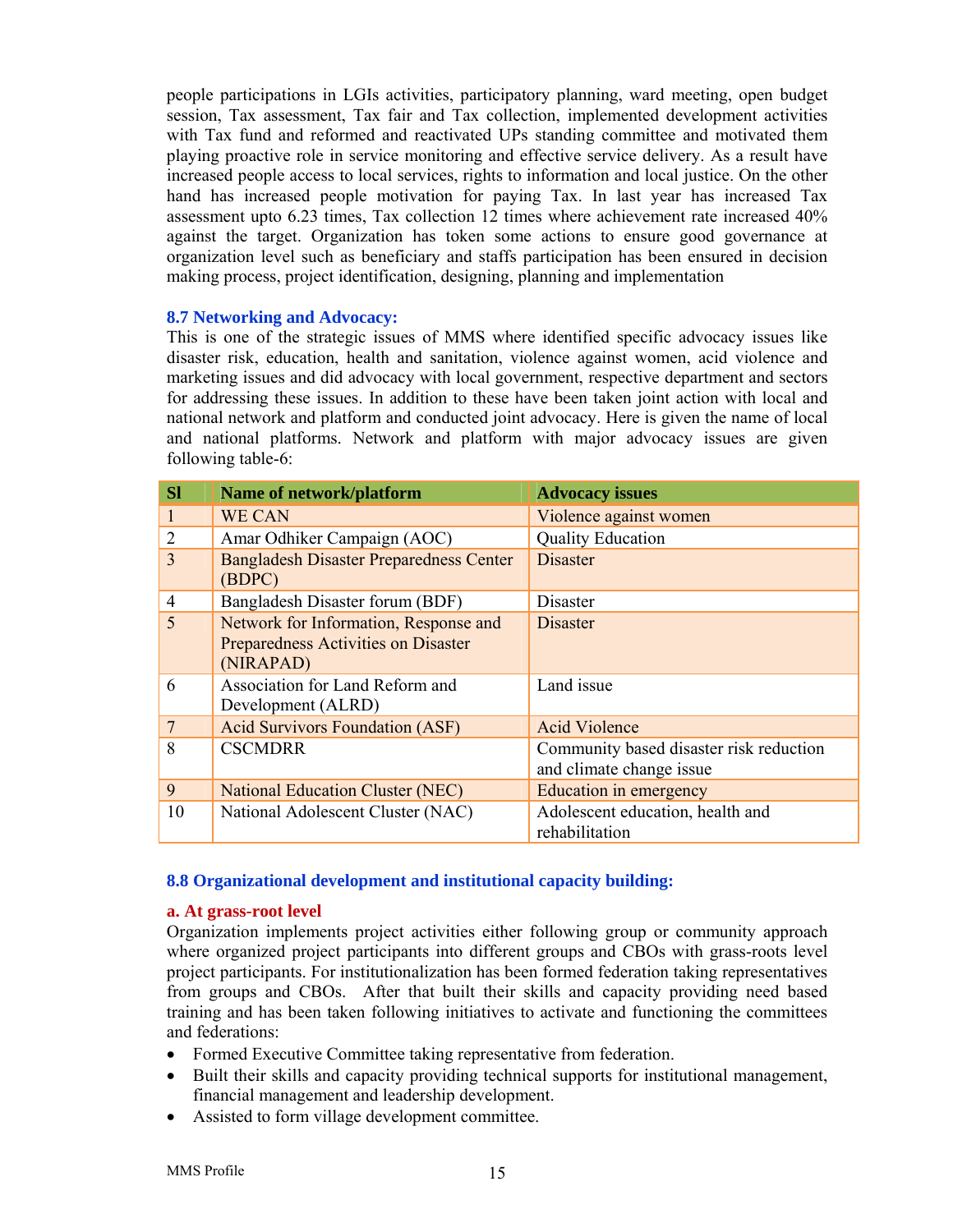- Motivated to raise regular savings and capital fund.
- Assisted to develop community level food bank.
- Prepared village wise disaster contingency plan
- Involved grass-root organization (CBOs, CIGs, UPGs and CSAGs) for monitoring and supervision the project activities at community level.
- Assisted them for getting registration from the Department of Social Welfare and Cooperative.

# b. **Organization level**

- Five years Strategic Plan has been updated (2013-2018)
- Policies and guidelines have been updated
- Expansion working areas
- Developed partnership with different donor and INGO.
- Organized advanced training for staffs within the country and abroad on different issues.

# **9. Ongoing Projects/Programmes in brief:**

MMS focus areas are climate change adaptation and disaster risk reduction, agriculture and livestock, gender development, primary health care and family planning, nutrition, good governance, water and sanitation, education, income generation, employment creation and market linkage, networking, institutional development. All the projects and programmes are designed under the focus area and implement accordingly. The details are given following table

| SI.            | Project                | <b>Project Period</b>     | Partnership & Funded by         |
|----------------|------------------------|---------------------------|---------------------------------|
| $\mathbf{1}$   | <b>REECALL</b>         | 2010 to 2015              | Oxfam                           |
| $\mathcal{P}$  | <b>CLP</b>             | 2011 to 2016              | Maxwellstamp, DFID-             |
|                |                        |                           | UKAID, AusAid & GoB             |
| $\overline{3}$ | <b>ER</b>              | 2008-2016                 | WFP & LGED                      |
| 4              | <b>SDLG</b>            | 2012-2014                 | Tetratech ARD & USAID           |
| 5              | PRADG                  | 2013 to 2015              | <b>CUB &amp; European Union</b> |
| 6              | <b>SNPBI</b>           | July 2012 to May 2016     | ASF & MJF                       |
| 7              | <b>AR</b>              | May-2014 to December-2014 | Oxfam & UNICEF                  |
| 8              | OHCB                   | 2012 to 2014              | Oxfam                           |
| 9              | <b>IGP</b>             | 1991 to continue          | <b>MMS</b>                      |
| 10             | <b>ENRICH</b>          | 2012 to 2015              | <b>PKSF</b>                     |
| 11             | Home Solution          | 2013 to 2015              | <b>IHS</b>                      |
| 12             | <b>TAM TAM</b>         | 2014 to 2015              | CUB & Cordaid                   |
| 13             | <b>FIP</b>             | 2001 to 2015              | Oxfam & SDC                     |
| 14             | $V2R+$                 | 2014 to 2017              | PAB & Zurich Foundation         |
| 15             | Education              | 2004 to continue          | <b>MMS</b>                      |
| 16             | General fund           | 1984 to continue          | <b>MMS</b>                      |
| 17             | <b>Training Center</b> | 1998 to continue          | <b>MMS</b>                      |
| 18             | <b>WECAN</b>           | 2013-2015                 | <b>WE-CAN</b>                   |
| 19             | <b>CSCMDRR</b>         | 2013-2015                 | Concern Universal               |
| 20             | AOC                    | 2012 to 2015              | <b>AOC</b>                      |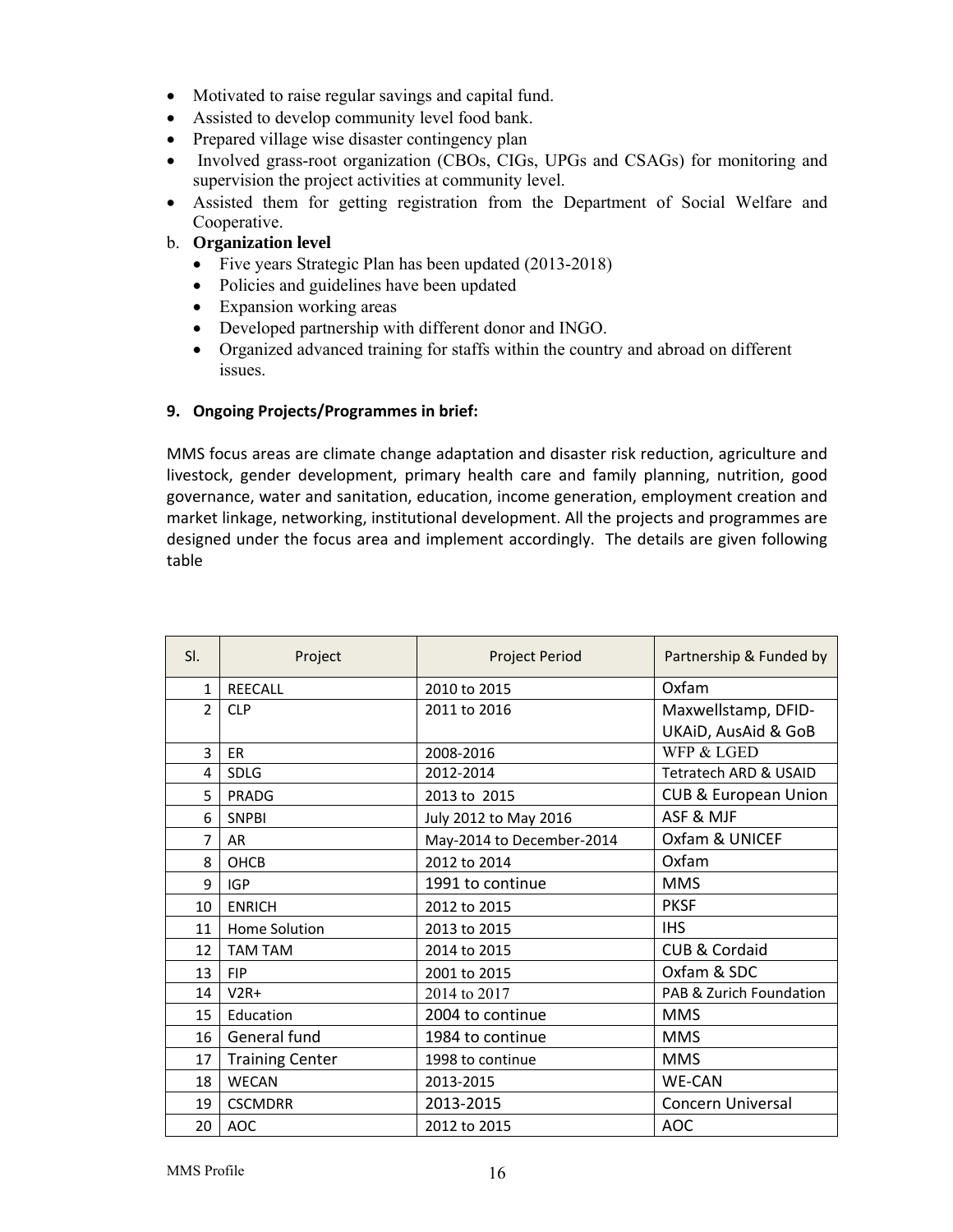| SI.  | Project                                   | Project Period                 | Partnership & Funded by   |
|------|-------------------------------------------|--------------------------------|---------------------------|
| 21   | Emergency Project (Flood-2014)            |                                |                           |
| 21.1 | <b>Emergency Response</b>                 | August 2014 to January 2015    | <b>MMS</b>                |
| 21.2 | WASH Response-2014                        | August 2014 to September 2014  | Oxfam                     |
| 21.3 | <b>Emergency Humanitarian</b><br>Response | August 2014 to September 2014  | CUB & Cordaid             |
| 21.4 | Hyproteen energy biscuit<br>distribution  | August 2014 to September 201   | <b>WFP</b>                |
| 21.5 | <b>Relief Operation-2014</b>              | August 2014 to September 201   | <b>UKAid &amp; AusAid</b> |
| 21.6 | Bangladesh Flood<br>Response 2014         | September 2014 to October 2014 | Oxfam                     |
| 21.7 | <b>Preposition Distribution</b>           | August 2014 to November 2014   | Save The Children         |
| 21.8 | <b>IR-EMOP</b>                            | September 2014 to November 14  | <b>WFP</b>                |
| 21.9 | <b>Payment Distribution</b>               | October 2014 to November 2014  | Oxfam & SDC               |
| 22   | <b>IEKA</b>                               | October 2014 to December 2014  | Save The Children         |
| 23   | <b>ERA</b>                                | November 2014 to January 2015  | <b>ACF &amp; ECHO</b>     |
| 24   | H&M                                       | October 2014 to January 2015   | Save The Children         |
| 25   | BGD-2                                     | December 2014 to March 2015    | Save The Children         |

# Shortly project/program description are following

# **9.1 Chars Livelihoods Programme‐CLP**

Char Livelihoods Programme – CLP has been implementing from 2005 to till now which is funded by DFID‐CLP. The project focuses on assets building and creates livelihood options, providing infrastructure, encouraging social development, offering social protection, promoting enterprise, improving access to health and education, innovation, monitoring and learning process. Most of the beneficiaries of this programs are hardcore poor, widow, divorcee, disable. The project has been implemented in 72 villages of 11 unions of Nagarpur, Tangail Sadar, Kalihati & Bhuapur upazila under Tangail district. Major components are group formation, awareness raising and capacity building. social safety net, erosion grant, homestead raising, tube well and latrine installation, assets transfer, cash stipend and nutrition education, homestead gardening, fodder cultivation, poultry and milk production, market linkage, primary health care and family planning.

# **9.2 Resilience through Economic Empowerment and Climate Adaptation, Leadership, Learning‐REECALL**

MMS has been implementing REE‐CALL project since 2010 to till now with the financial and technical assistance of Oxfam‐GB. The project mainly focuses on climate change adaptation, women empowerment, transformative women leadership development among target beneficiaries and market linkage. Beneficiaries of the programs are hardcore poor, poor, widow, divorcee, disable, UPs and local administration A total 4213 families have been benefited from this program who are hardcore poor and poor. The project has covered 24 villages and 3 unions of Sirajganj Sadar and Chowhali upazila under Sirajganj district. Major components of the program‐ Conduct PCVA, CBO formation, contingency planning, homestead raising, develop food bank at CBO level, installation tube‐well and latrines, poultry, goat and cow rearing, homestead gardening, firm and off‐firm activities, awareness raising and capacity building, inputs distribution, milk marketing and market linkage. Under the project we also conduct advocacy meeting and networking and different day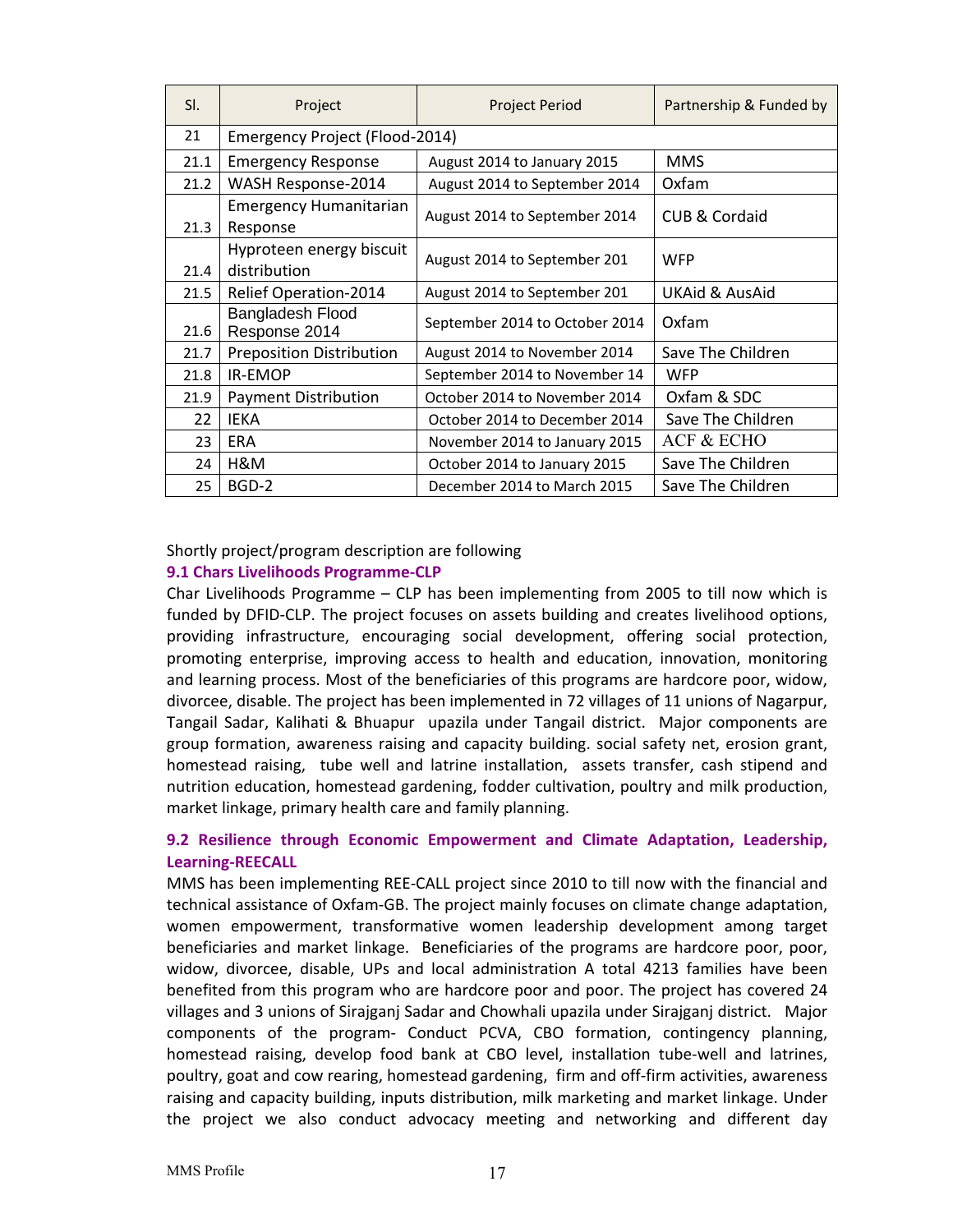observation. In addition to these develop transformation women development, meeting with women and adolescent girls, change makers enrollment and video show etc.

#### **9.3 Enhancing Resilience to Disaster and the effect of climate change (ERDECC)**

With the financial support of WFR and LGED MMS has been implementing ERDECC project and project duration: 2008-2015. The project focuses on enabling ultra poor households/ communities to enhance their life skills, increase resilience capacities to natural disaster by creating human and physical assets, savings fund raising, and promoting enterprise and market linkage and infrastructure development, homestead raising, cluster village, road cum embankment also developed at community level. A total of 13000 HHs have been benefited from the project who are hardcore poor specially widow and divorcee. All the beneficiaries have been organized into 444 groups; each group was formed by 27‐30 members. The project has been implemented in 25 unions of 8 Upzila under Sirajganj and Pabna district.

#### **9.4 Oxfam Humanitarian Capacity Building Project (OHCB)**

With the technical and financial support of Oxfam MMS has been implementing OHCB project. The project focuses on organization humanitarian capacity building in order to ensure an effective and efficient response to the particular needs of women, men, children and other socially excluded marginalized and vulnerable .groups during disaster, Stakeholders of this project are‐ Organization disaster focal, disaster steering committee, all staffs, volunteers, DDMCs, UDMCs, UzDMCs, etc. Major components are organization humanitarian capacity building such as organizational capacity development framework, developed & update policy such as emergency policy, emergency financial and logistics policy, contingency plan, gender policy, HR policy, Anti‐sexual harassment policy, pre‐crisis data, staff & volunteer skill roster, emergency stock, warehouse, emergency logistic and funds etc.

#### **9.5 Flood Insurance Project (FIP)**

MMS has been implementing FIP with the financial support of Oxfam since 2012 and project would be continued up to 2015. The project focuses on insurance for Agriculture, Livestock, Property and Infrastructure losses instead of relief so that affected people can minimize their losses and enhancing their resilience against flood. Primary stakeholder of this project are flood affected people specially poor, hardcore poor and marginal farmers and Secondary stakeholders are UPs, UDMCs, social elites, IWM and CIRM, Progoti Insurance and Oxfam. The project has been covered in 4 unions of Chawhali and Sadar upazila under Sirajgonj district.

#### **9. 6 From Vulnerability to Resilience‐V2R+**

MMS has been implementing V2R+ project with the technical and financial assistance of Practical Action under 10 unions of Sirajgonj & Bogra district and covered approximately 1250 family and all the beneficiaries were organized into 10 CBO's where 750 are hardcore poor and 500 are porr and marginalized family and project duration 2014 to 2017. The project focuses on disaster preparedness, early warning system developed, livestock, agriculture, firm and off‐firm activities, agro‐processing, infrastructure development, water and sanitation, and entrepreneurship development, modern agriculture technology etc. Major components: Group and CBO formation, participatory community risk assessment, homestead raising, poultry, goat and cow rearing, homestead gardening, agro-processing, farming and off-farming activities, tube-well and latrine installation, evacuation, distribution of boat ambulance to CBOs as well as awareness raising and capacity building of target beneficiaries.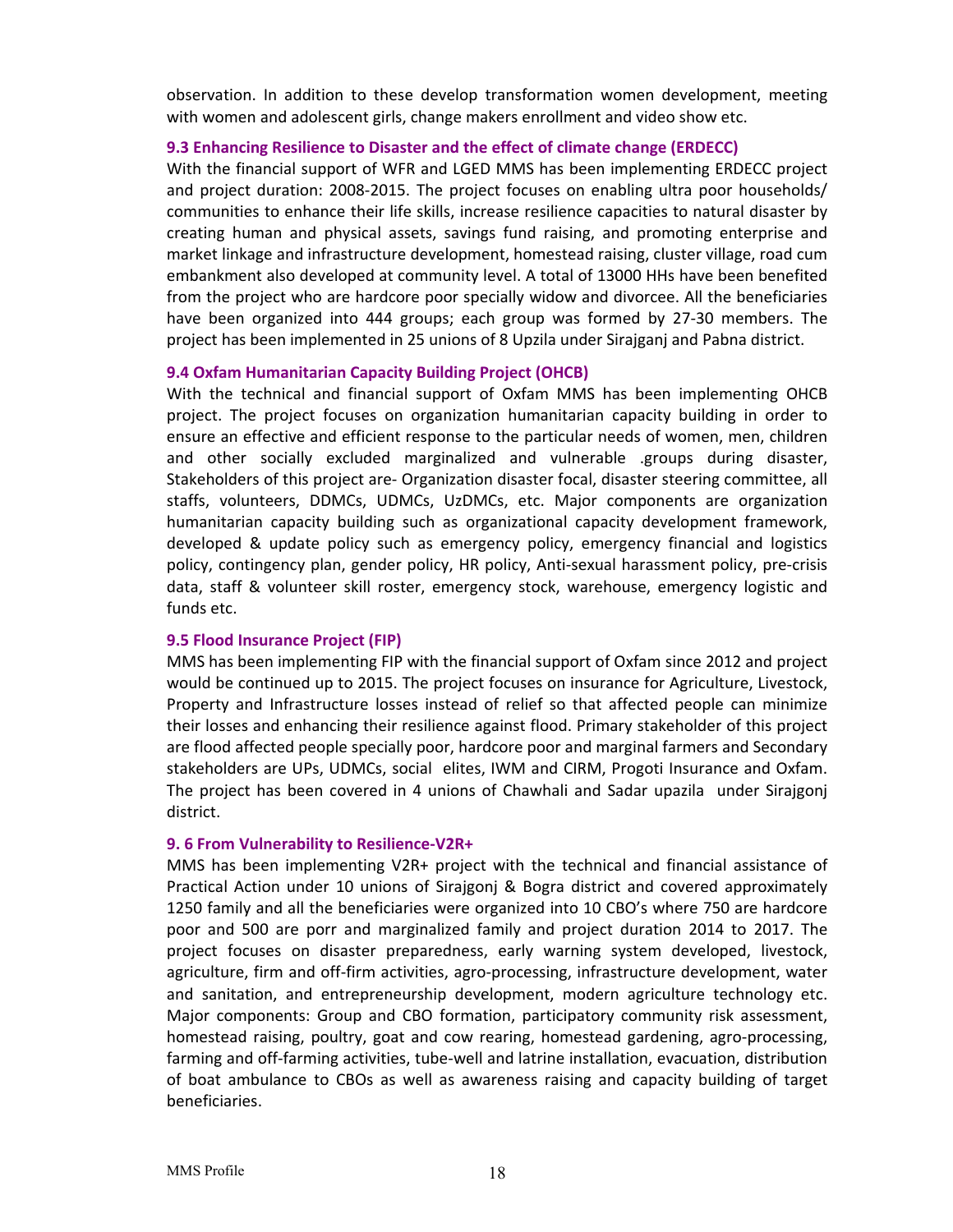## **9.7 Strengthening Democratic Local Governance (SDLG)**

MMS has been implementing SDLG project with the funding assistance of USAID and project duration 2012‐2014. The project focuses on effective service delivery by strengthening LGUs, their capacity building, formation of CIG forum and their proactive role, participatory strategic planning and linkage. The project has covered 43 unions, 5 upazilas and 5 municipality under Sirajganj & Bogra district Major components of this project are formation of CIG forums, LGUs and CIGs capacity building through training like financial management and revenue generation, participatory strategic planning, network and linkage between LGUs and CIGs forum, tax assessment, tax fair, ward meeting, open budget etc.

#### **9.8 Survivors Network for Prevention and Better Inclusion (SNPBI)**

With the financial and technical assistance of Acid Survivors Foundation, MMS has been implementing SNPBI Project form 2012 and project would be continued up to 2015. The projects focused on Mainstreaming acid survivors within the society, reduce acid violence by reactivating local administration and mass awareness. Acid survivors, local administration, journalist and public prosecutors are main stakeholder under this project. Total 192 acid survivor families are being benefited from this project. The project has covered 7 upazilas of Sirajganj district. Major components are Mass awareness, treatment, medical support, IGA supports, advocacy with district administration, journalist and other professionals as well as social mobilization against acid violence.

# **9.9 Income Generating Program (IGP)**

MMS has been implementing Income Generating Program since 1991 with the funding support of PKSF. Program covered 24 union under 6 upazila of Sirajgonj and Tangail district. Main focused area of the program are- Poverty reduction through employment creation; reduce gender discrimination and women empowerment. Total 19054 families have been benefited from IGP. All the beneficiaries were organized into 1050 groups; each group was formed by 20‐25 members. Most of the beneficiaries are Poor, hardcore poor and marginal farmers. Major components are group formation, employment creation through income generation activities, savings fund creation, awareness raising and capacity building and micro‐credit support for Ultra Poor Program (UPP), the Rural Micro‐credit Program (RMC) and the Micro‐Enterprise Loan (MEL). The IGP has been implemented in Chowhali, Shahjadpur, Belkuchi and Sadar Upazila of Sirajganj district, and Tangail Sadar and Nagorpur Upazila in Tangail district through twelve branch offices of the organization. The loan recovery and saving collection rate is 99.70% which is satisfactory

# **9.10 Promoting Rights and Accessibility of the Ultra Poor in Char Land Areas through Democratic Local Governance (PRADG)**

Manab Mukti Sangstha (MMS) has been implementing Promoting Rights and Accessibility of the Ultra Poor in Char Land Areas through democratic Local Governance (Project) with the financial support of European Union and Technical assistance by Concern Universal Bangladesh. Project duration is 01 May 2013 to 31 October 2015(30 Months). Project covered 30 union of five upazila under Sirajgonj district. Main focus of this project is ultra poor households list down, list endorsed by respective union parishad, ultra poor group formation, CSAG group formation, provide training to CSAG committee, capacity buildup of respective union parishad, linkage developed between service providers and ultra poor group, school awareness program on human rights, trafficking, sexual harrasement, early marriage, debate. Also project analysis human rights situation in working areas, access to justice through village coart and judicial, incorporate with government legal aid fund and social safety net program.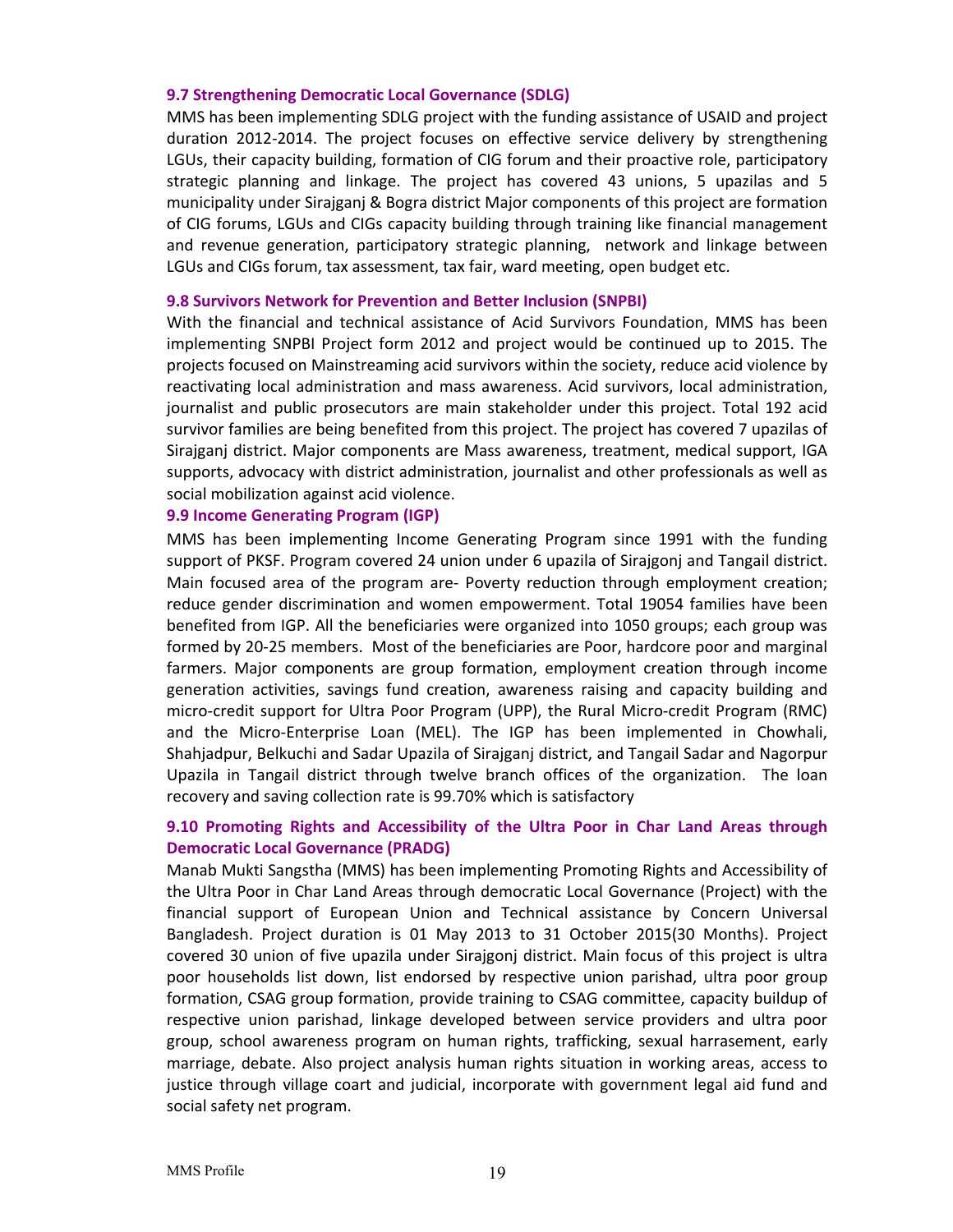# **9.11 Arsenic Rehabilitation (AR)**

MMS Arsenic rehabilitation project works on arsenic contaminated tube well which was provided under GoB & UNICEF (SHAWA‐B) Project. The project has been providing hard and soft both type of support for the community to getting safe water and continuation of the source of Sirajganj district. MMS has been implementing Arsenic Rehabilitation (AR) project with the financial support of UNICEF and technical assistance by Oxfam since April 2014. Major activities of the project is Feasibility Assessment of 102 TW, Construct Arsenic iron Removal Plant‐63, Installation Deep 11 Tube well (above 200ft), Installing shallow deep TW below (200 ft)-38, Construct Slaw sand filter (SSF)-96, Water supply / Malty pull connection, Tubewell reparing‐17, Arsenic test training to LGI person, Training to care taker on Arsenic Iron Removal Plant (AIRP) operation & Management (O&M), Training to care taker on Slaw sand filter (SSF) Operation & Management (O&M) etc.

# **9.12 ENRICH**

With the funding and technical assistance of Palli Karma Shohayak Sangstha (PKSF) MMS has been implementing ENRICH project since 2012 to achieving the poverty reduction through integrated approach. Project participants are poor, hardcore poor, marginal farmers and others community institute and people. Total 3517 households have been benefited from the project. The project has been covering Ghorjan Union of Chowhali upazila under Sirajgonj District. Major component education, health, medical camp, referral case management, eye camp, social development like installation tube well, latrine, culverts, introduce medicinal plants for commercial production, saving etc.

#### **9.13 Housing Project**

MMS has been implementing housing project with the financial support by Inclusive Home Solution (HIS) since 2013 under 06 union of 03 Upazila under Sirajgonj District. The project has been providing housing support among poor and marginal people including sate water and sanitation facilities. Up to date total 50 households benefited from the project.

#### **9.14 Early Warning System through Voice SMS and Tam Tam Alert Project (EWS‐TTA)**

MMS has been implementing Early Warning System Through Voice SMS and TAM TAM Alert project with the funded by Coardaid and technical assistance by Concern Universal, Practical Action, RIMES. The project started June 2014 and it will be continued up to 2015. The project has been working two unions under Belkcuhi and Chowhali Upazila of Sirajgonj District. Project focus on- develop early warning system, skill volunteer develop, water gauge installation, USIC reform etc. The project has developed 5 days flood early warning through voice SMS in Bangla which is contributed in reducing loss of life and assets during flood period.

#### **9.15 Education Program**

To increase number of school going students, ensure quality education and reduce dropout rate in chars areas MMS has been implementing formal and non formal education program in chars since 2004. Funding source MMS own fund and some individual well wishers. Under this program at present MMS has been running Manab Mukti Academy (MMA), Coaching centre (01), NFPE School (06) in Chowhali, Sirajgonj Sadar & Belkuchi Upazila of Sirajgonj District. Total 621 students continuing their study in MMS education centre.

#### **9.16 General Fund**

Besides of others ongoing project MMS has been implementing general fund activities to increase the own fund capacity, employment opportunities through income generating activities like MMS poultry and dairy firm, agriculture firm, fishing, MMS pisci-culture, horticulture, apiculture, pigeon rearing etc.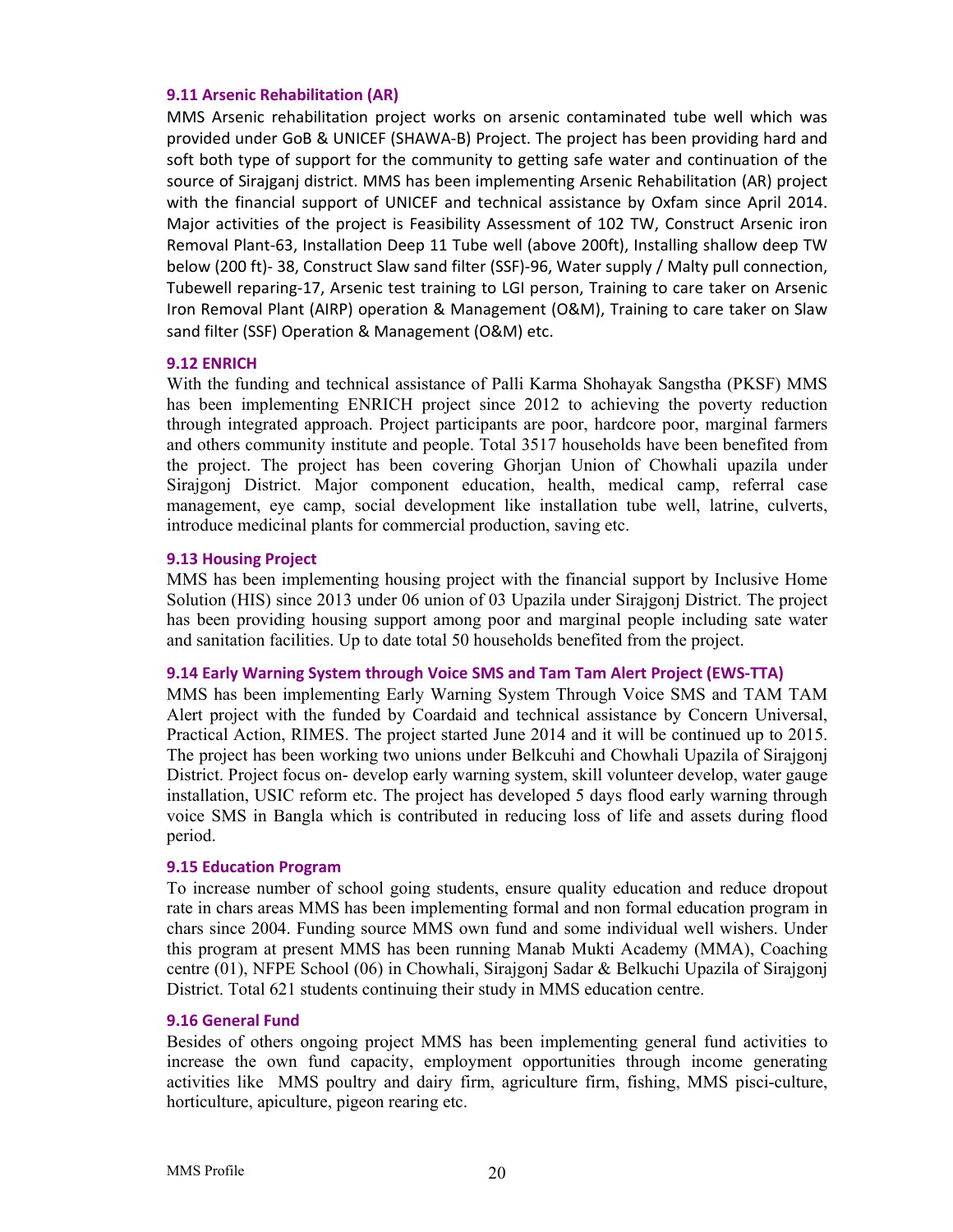#### **9.17 Training Centre**

MMS believes for quality program needs skill and efficient staffs, capable project participants and supportive local government and local administration. With a view to skill manpower development MMS developed a training centre with modern equipment, adequate logistics and other facilities since 2005. It is situated on the bank of Jamuna River and closed to Bangabhandhu west sub police station which is full of natural beauties. Training Centre has accommodation facilities of 70 participants and in training has 03 training venue. We have dining facilities with very decent and natural environment, We provides food with delicious test in domestic environment where at a time 100 people can takes dinner, lunch and breakfast.

# **9.18 Amrai Pari Paribarik Nirjaton Protirodh Jote (WE CAN)**

Since 2008 to till date MMS implementing WECAN project with the funding assistance of South Asian Regional Network which is mainly focus on end domestic violence against women. Total 78000 change maker have been enrolled from different levels of society like students, teacher, house wife, social elites, club members, business men etc., The project has been covered five upazila in Sirajgonj District. Major component of the project is change makers enrolment, organize campaign program, press conference, day observation, installed bill board and video show as well as organize social movement against violence against women.

## **9.19 Capacity Strengthening Capacity Managed on Disaster Risk Reduction (CSCMDRR)**

This is networking base project. CSCMDRR project has been implementing since 2013 with the finance and technical assistance of Concern Universal Bangladesh. The project covered two union of Sirajgon Sadar Upazila under Sirajgonj District. Project focus on develop skilled disaster volunteer, provide necessary training on early warning system, search & rescue, awareness activities as reduce disaster vulnerability, loss of life & assets by reactivating disaster management committee and disaster volunteer. Project also focuses on develop community base disaster contingency plan.

#### **9.20. Amar Odhikar Campaign (AOC)**

MMS has been implementing AOC project since 2012 and it would be continued up to 2015. The project focuses on strengthening SMCs and PTAs, camping for quality education and awareness rising to SMCs and PTAs etc. Stakeholders of these projects are Teachers, parents, students, SMC, PTA and other social elites. The project has covered 10 schools in Sirajgonj Sadar Upazila. Major components are Organize Parents conference for review pupils syllabi and materials, signature campaign on quality education, awareness raising rallies to communities/parents rights and strengthen SMCs and PTAs.

#### **9.21 Emergency Project**

Most of the working areas of MMS are disaster prone in terms of flood, river bank erosion and cold wave. As a result each and every year Sirajgonj, Tangail, Bogra & Pabna districts affected by different disaster. In 2014 Sirajgonj district affected by flood. During flood 41 unions out of 48 under five upazila of Sirajgonj district inundated by flood water and people of these areas are suffering a lot. Total 70000 families directly affected by flood then became humanitarian situation are worst. As humanitarian organization MMS always gives priorityhow to reduce people suffering of affected community as early as possible. MMS quickly respond the flood -2014 and provided different type of need base support to affected people with the financial assistance of MMS own fund, Oxfam, UKAid, AUS Aid, Coordaid, Concern Universal, WFT and Save The Children. Different type of support we provided like search & rescue, Food (11 type- Rice, Muri, Chira, Pulse, Oil, Salt, Suger, Potato, Onion, Biscuit & Suji), Non Food Item (11 type- Cooking pot, Water Jar, Water Pot, Plate, Glass,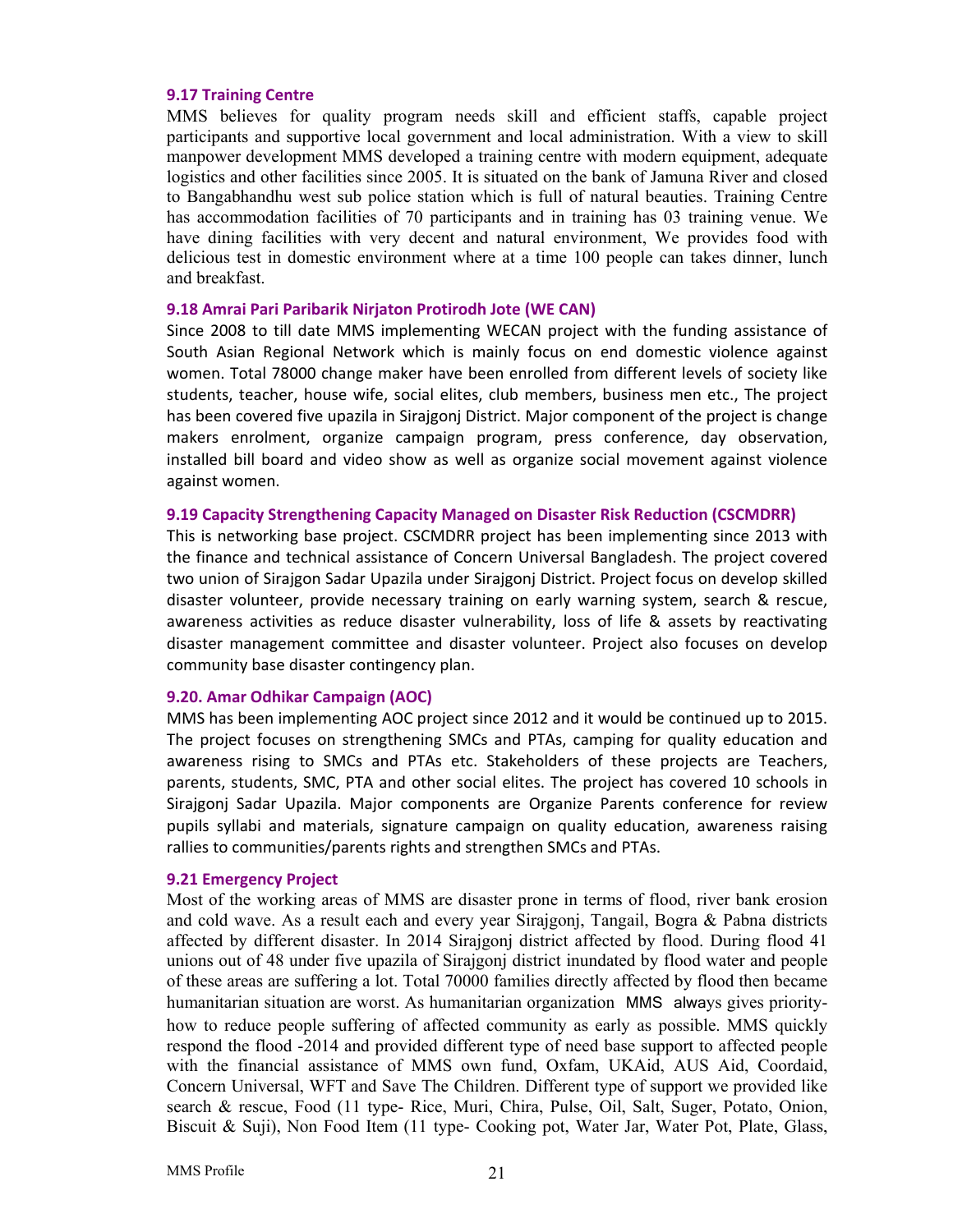Candle, Shari, Lungi, Fire box, Busket, Towel etc.), Cash (Unconditional), WASH (11 type-ORS, Bathing Soap, Landry Soap, Sanitary Napkin, WPT, Tubwell, Latrine, Blessing powder etc.), Education materials (61 items- Book, Khata, Pencil, Bag, Cap, sports materials etc.). Emergency Flood Response covered in 22 union under 06 upazila of two districts. MMS is the first organization in Sirajgonj who beginning of the flood to reach affected community in short time noticed. Our response initiatives very much appreciated by community, local government and local administration even this initiatives encouraged to other development agencies to attend relief program. We strongly believe support package assisted the selected HHs to back their normal life.

# **9.22 Flood Response in North Part of Bangladesh (IEKA)**

MMS has been implementing Flood recovery project namely Flood Response in North Part of Bangladesh with the financial support of Save The Children. Project covered 02 unions under Chowhali Upazila of Sirajgonj District. Total 500 families and 05 school administration and students of the school (734) are benefited from the project. Main focus of the project are uncondiational cash support to the 500 familes, Hygiene kits (Jeriken-1, Bucket with cover-1, Towel-2, Sanitary napkin-2, Wheel Soap-6, Savlon-1 bottle, Vim Powder-500 gm, Bag-1, WPT-200) distribution among the selected 500 families. On the other hand project focuses on school infrastructure development like Tube-well, latrine, plinth raising and educational materials (Book, Scale, pen) also distributed among the 734 students under 5 school of respective working areas.

# **9.23 Early Recovery Assistance to Flood Affected Community (ERA)**

MMS has been implementing Early Recovery Assistance to Flood Affected Community in North-western Part of Bangladesh Project with the funded by European Commission and technical assistance by ACF International, Project duration is 03 month ( November 01, 2014 to January 31, 2015). This is flood recovery based Project. The project focus on rehabilitation, mostly affected households selection, business plan, cash support, follow up business and lastly selected households met their basic livelihood needs by the end of project. The project covered 3192 households from five unions under two upazila (Belkuchi and Chowhali ) of Sirajgonj.

# **9.24 Education Response‐Flood and Riverbank Erosion 2014, Bangladesh Project (BGD H&M)**

MMS has been implementing education response-Flood and Riverbank Erosion 2014 (BGD H&M) project with financial and technical assistance of Save The Children. Project covered 10 schools which is mostly affected by flood under five union of Sirajgonj Sadar uapzila under Sirajgonj District. Total 1421 students are continuing their study under selected 10 school. Project support is education materials for all students, CFW for plinth raising of school areas, school repairing, tube-well & latrine installed etc. Project focus on education system on going during flood, quality education, well decoration of school compound, water and sanitation system improved, SMC function etc.

# **9.25 Education Response‐Flood and Riverbank Erosion 2014, Bangladesh Project (BGD‐2)**

MMS started to implement the program in 1st day of January, 2015. The Overall Objective of the project is to ensure that children in the flood and riverbank erosion affected Sirajgonj district are able to continue their education. MMS implemented the Project with technical and financial support of Save the Children International and covering 8 unions under 3 Upazila (Chowhali, Shahzadpur and Sirajganj Sadar ) of Sirajgonj District. Project covered 20 Schools above 5037 students, 100 teachers and respective School Management Committee (SMC). Out of 20 selected school there includes 17 (seventeen) Government Primary School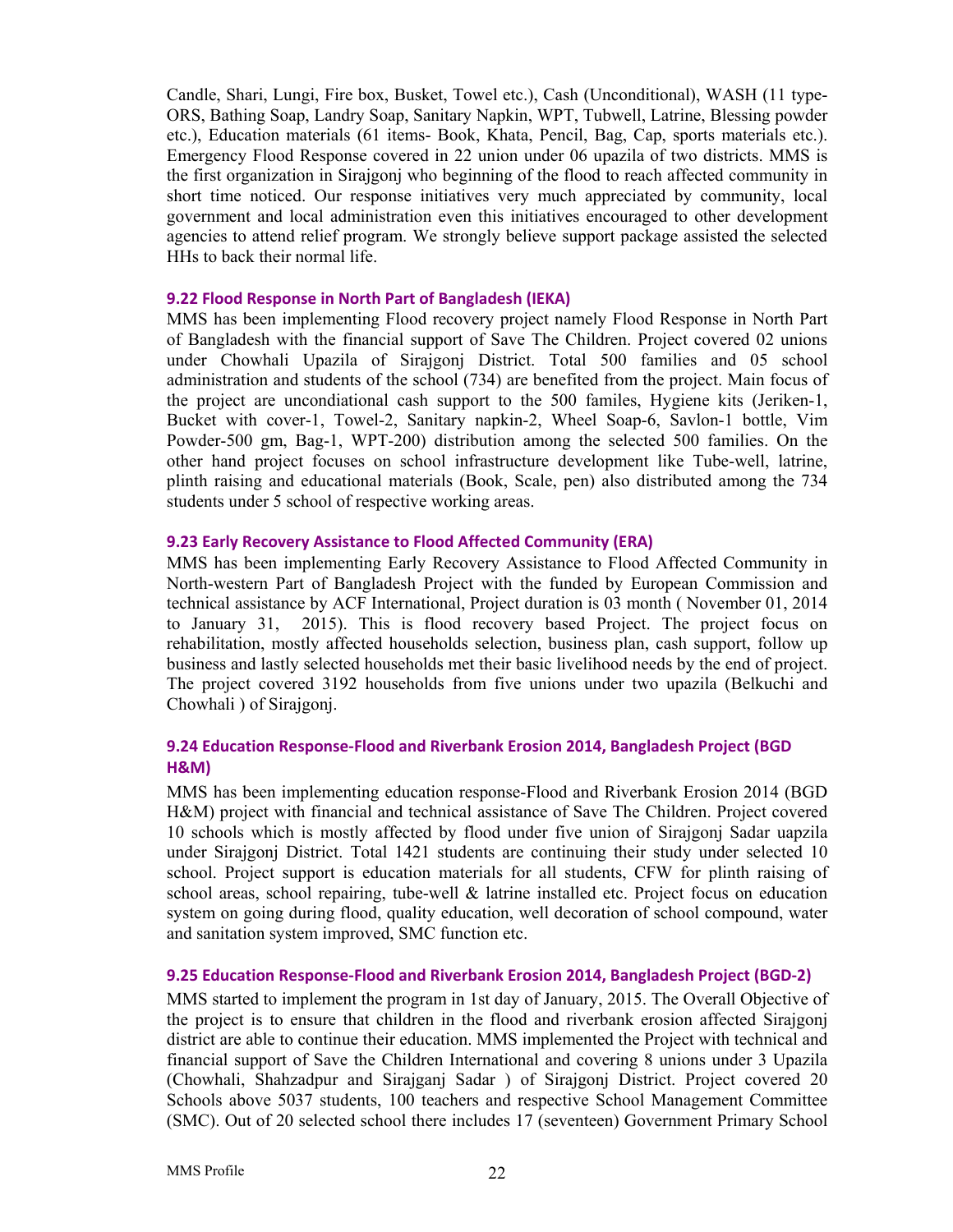(GPS), 01 (one) High School and 02 (two) Madrasa. Project activities are- Upazila selection, School survey and selection, Conducting School Emergency Education need Assessment and Prepared Recovery Plan at 20 Schools, Conduction District Level Meeting, Providing Grant Support at 20 schools, Monitoring & follow up the utilization of Grant Support: Based recovery plan through this project SMC implements- Classroom extension and Repairing, School ground rising, Making Benches, Additional Classroom extension, School repairing Distribute Education Materials (Pen, Khata, Scale to the students.

# **10. Profile of Project experience**

Since 1984 we have been implementing a lot of project and program to achieve organizational goal and objective with the assistance different donor funding agencies, government and our own sources. Those project were closed due to completed project period shortly provided a brief the following table‐ 7

| <b>SL</b>      | <b>Name of projects</b>                  | <b>Name of</b>      | <b>Duration</b> | <b>Nature of work</b>             |
|----------------|------------------------------------------|---------------------|-----------------|-----------------------------------|
|                |                                          | <b>Donors</b>       |                 |                                   |
| Α              | <b>Development Projects/Programmes:</b>  |                     |                 |                                   |
| $\mathbf{1}$   | Vulnerable<br>Resilience<br>to           | Practical           | 2009-2014       | Institution<br>Building,          |
|                | (V2R)                                    | Action              |                 | CCADRR, Livelihoods               |
|                |                                          | Bangladesh          |                 |                                   |
| $\overline{2}$ | Sustainable Soil Management              | IRRI and EU         | 2010-2013       | Livelihoods                       |
|                | for Food Security of Poor,               |                     |                 |                                   |
|                | Marginal and Small Farmers               |                     |                 |                                   |
|                | of Active Flood Plain and                |                     |                 |                                   |
|                | Charlands<br>of<br>Bangladesh<br>(SUSFER |                     |                 |                                   |
| 3              | Education<br>Emergency<br>in             | <b>UNICEF &amp;</b> | 2011-2012       | <b>CCADRR &amp; Education</b>     |
|                | Project (EIEP)                           | Save The            |                 |                                   |
|                |                                          | Children            |                 |                                   |
| 4              | A Disaster Resilient Future;             | <b>Action Aid</b>   | 2011-2012       | <b>CCADRR</b>                     |
|                | Mobiizing Communities and                | Bangladesh          |                 |                                   |
|                | Instritutions for Effective Risk         |                     |                 |                                   |
|                | Reduction (DIPECHO-VI)                   |                     |                 |                                   |
| 5              | Enhance Resilience + (ER+)               | WFP & GoB           | 2012-2014       | <b>CCADRR &amp; Livelihoods</b>   |
| 6              | Community<br>Based                       | <b>Action Aid</b>   | 2011-2012       | Building,<br>Institution          |
|                | Adaptation<br>with<br>Local              | Bangladesh          |                 | <b>CCADRR &amp; Livelihoods</b>   |
|                | Government in Bangladesh                 |                     |                 |                                   |
|                | (CBALG)                                  |                     |                 |                                   |
| 7              | River Basin Project                      | Oxfam-GB            | 2000-2010       | <b>CCADRR &amp; Livelihoods</b>   |
| 8              | <b>Strengthening Psychosocial</b>        | Acid                | 2008-2011       | <b>Prevention of Acid Attacks</b> |
|                | Services for Survivors of Acid           | <b>Survivors</b>    |                 | and Support to the Acid           |
|                | Attack (SPSSAA)                          | Foundation          |                 | <b>Survivors</b>                  |
|                |                                          | (ASF)               |                 |                                   |
| 9              | Livelihoods<br>Chars                     | <b>CLP-DFID</b>     | 2005-2010       | Livelihoods,<br>Nutrition,        |
|                | Programme-CLP                            |                     |                 | <b>WASH</b>                       |
| 10             | Development Initiatives for              |                     |                 |                                   |
|                | Sustainable Household                    | <b>HKI-NOVIB</b>    | 2009-2011       | Homestead gardening               |
|                | Activities in Riverine Island            |                     |                 | Nutrition, Agriculture            |
|                | (DISHARI) Project                        |                     |                 |                                   |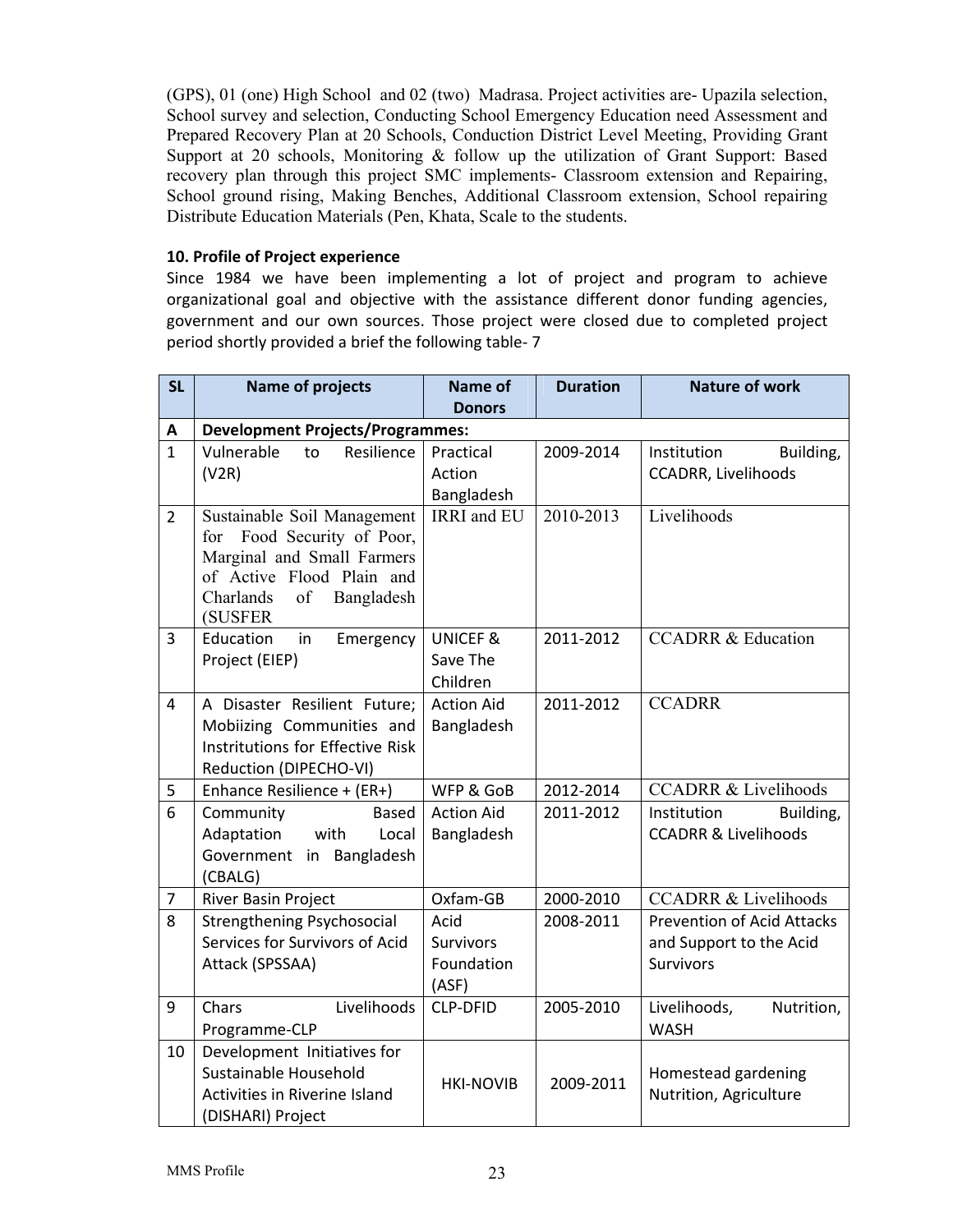| <b>SL</b>      | <b>Name of projects</b>                                                                                                              | <b>Name of</b>                                            | <b>Duration</b>    | <b>Nature of work</b>                                                    |  |
|----------------|--------------------------------------------------------------------------------------------------------------------------------------|-----------------------------------------------------------|--------------------|--------------------------------------------------------------------------|--|
|                |                                                                                                                                      | <b>Donors</b>                                             |                    |                                                                          |  |
| 11             | Household<br>Strengthening<br>Ability<br>Respond<br>to<br>to<br>Development Opportunities-<br>SHOUHARDO                              | <b>CARE</b><br>Bangladesh,<br><b>USAID</b>                | 2006-2010          | Livelihoods,<br>Women<br>empowerment,<br>Health<br>and Nutrition, CCADRR |  |
| 12             | <b>Community Mobilization to</b><br>End Violence against Women<br>(EDVAW)                                                            | Oxfam-GB                                                  | 2004 - 2011        | Women Empowerment                                                        |  |
| 13             | Rural Employment<br><b>Opportunities for Public</b><br>Assets (REOPA) Project                                                        | UNDP, EC<br>and GoB                                       | 2008 to<br>Ongoing | Livelihoods, Good<br>Governance &<br>Infrastructure                      |  |
| 14             | <b>Risk Reduction Against</b><br>Disaster through Awareness<br>Raising Project (RADAP)                                               | CDMP, UNDP                                                | 2006-2008          | <b>CCADRR</b>                                                            |  |
| 15             | Assistance to Community on<br>Climate Change Adaptation<br>and Disaster Risk Reduction-<br><b>CCADRR</b>                             | <b>Action Aid</b><br>and<br><b>Netherlands</b><br>Embassy | 2008-2010          | <b>CCADRR</b>                                                            |  |
| 16             | Enhancing<br>Disaster<br>Preparedness<br>among<br>Communities and Institutions<br>in Bangladesh-DIPECHO V                            | <b>Action Aid</b><br>and EU                               | 2009-2010          | <b>CCADRR, Advocacy &amp;</b><br>Infrastructure                          |  |
| 17             | Flood Proofing Project (FPP)                                                                                                         | CARE-USAID                                                | 2002-2004          | Small mitigation,<br>awareness raising and<br>capacity building          |  |
| B              | <b>Emergency response, rehabilitation and reconstruction</b>                                                                         |                                                           |                    |                                                                          |  |
| $\mathbf{1}$   | Post Flood Livelihoods Early<br>Recovery and Rehabilitation<br>Project for the Poor and<br>Marginalized<br>People<br>in<br>Sirajganj | CARE and<br><b>ECHO</b>                                   | 2008-2009          | Early<br>Recovery<br>and<br>Rehabilitation                               |  |
| $\overline{2}$ | Flood 2007-Support to Local<br><b>Enterprise Recovery</b><br>Programme                                                               | DFID, UNDP                                                | 2008               | <b>Emergency Support</b>                                                 |  |
| 3              | Flood 2007-Housing Project                                                                                                           | DFID, UNDP                                                | 2008               | <b>Housing Support</b>                                                   |  |
| 4              | <b>Emergency Response and</b><br>rehabilitation activities due<br>to flood 2007 and river<br>erosion in Sirajganj                    | Own fund                                                  | 2007               | <b>Emergency Support</b>                                                 |  |
| 5              | Emergency<br>and<br>Response<br>rehabilitation<br>activities due<br>flood 2007 and<br>to<br>river<br>erosion in Sirajganj            | CARE-USAID-<br>GoB                                        | 2007               | Response for flood and<br>river erosion                                  |  |
| 6              | <b>Emergency Response and</b><br>rehabilitation activities due<br>to flood 2007 and river                                            | <b>CLP-DFID</b>                                           | 2007-2008          | Response for flood and<br>river erosion                                  |  |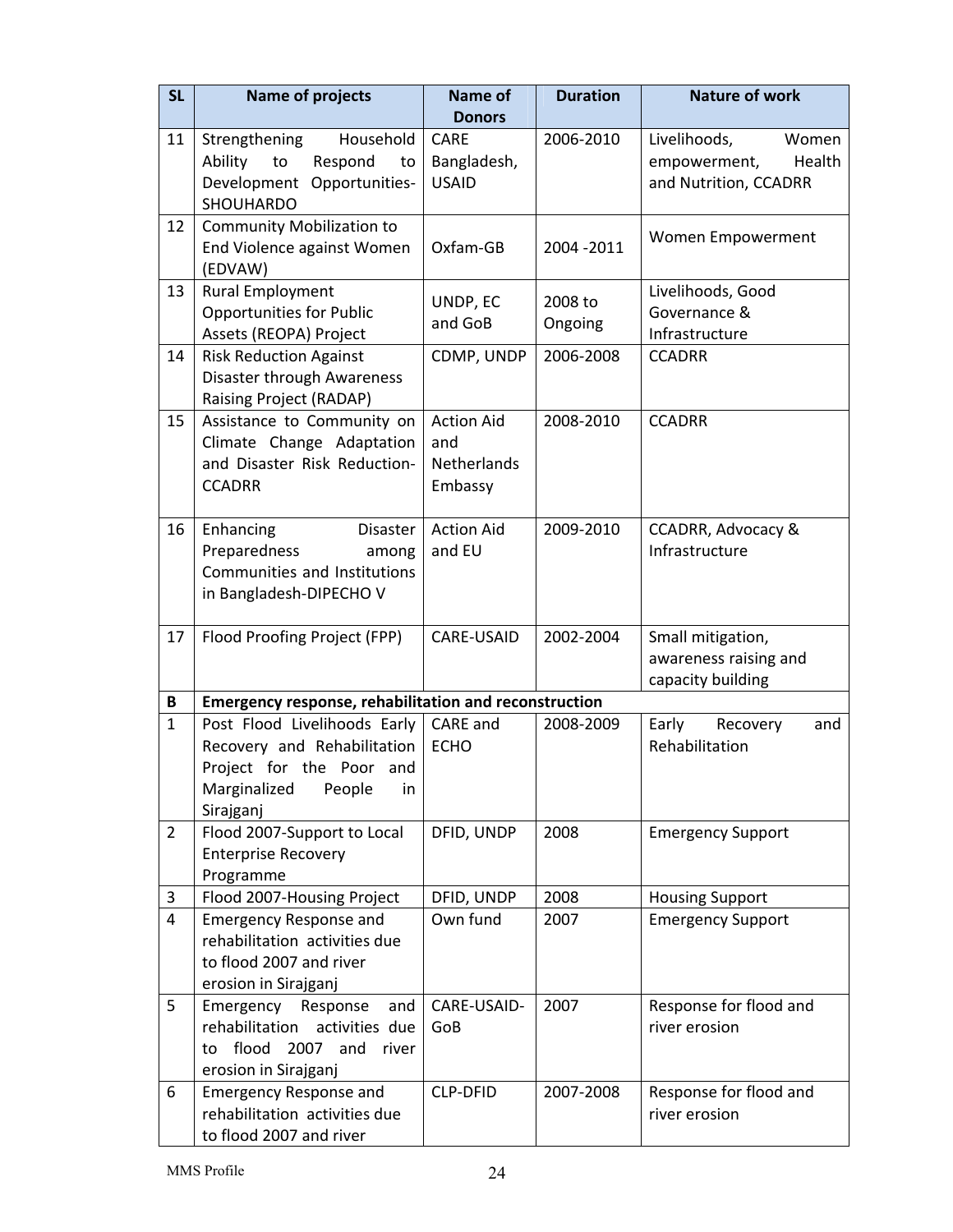| <b>SL</b>      | <b>Name of projects</b>                                  | <b>Name of</b><br><b>Donors</b> | <b>Duration</b> | <b>Nature of work</b>       |
|----------------|----------------------------------------------------------|---------------------------------|-----------------|-----------------------------|
|                | erosion in Sirajganj                                     |                                 |                 |                             |
| $\overline{7}$ | <b>Emergency Response and</b>                            |                                 | 2007            | Response for flood and      |
|                | rehabilitation activities due                            | NETZ-                           |                 | river erosion               |
|                | to flood 2007 and river                                  | Germany                         |                 |                             |
|                | erosion in Sirajganj                                     |                                 |                 |                             |
| 8              | <b>Emergency Response</b>                                | UNDP-DFID-                      | 2007            | Response for flood and      |
|                | activities due to flood 2007                             | GoB                             |                 | river erosion               |
|                | and river erosion in Sirajganj                           |                                 |                 |                             |
| 9              | <b>Emergency Response</b>                                | WFP-Govt of                     | 2007            | Response for flood and      |
|                | activities due to flood 2007                             | Germany-                        |                 | river erosion               |
|                | and river erosion in Sirajganj                           | <b>USAID</b>                    |                 |                             |
| 10             | <b>Emergency Response</b>                                | <b>UNICEF-</b>                  | 2007            | Response for flood and      |
|                | activities due to flood 2007                             | Bangladesh                      |                 | river erosion               |
|                | and river erosion in Sirajganj                           |                                 |                 |                             |
| 11             | <b>Emergency Response and</b>                            | Oxfam                           | 2007-2008       | Response for flood and      |
|                | rehabilitation activities due                            |                                 |                 | river erosion               |
|                | to flood 2007 and river                                  |                                 |                 |                             |
|                | erosion in Sirajganj                                     |                                 |                 |                             |
| 12             | <b>Emergency Response and</b>                            | Handicap                        | 2007            | Response for flood and      |
|                | rehabilitation activities due<br>to flood 2007 and river | International                   |                 | river erosion               |
|                | erosion in Sirajganj                                     |                                 |                 |                             |
| 13             | <b>Emergency Response and</b>                            | Save<br>the                     | 2007            | Response for flood and      |
|                | rehabilitation activities due                            | Children-UK                     |                 | river erosion               |
|                | to flood 2007 and river                                  | and Australia                   |                 |                             |
|                | erosion in Sirajganj                                     |                                 |                 |                             |
| 14             | Post Flood Rehabilitation                                | CARE,<br>BEF,                   | 2007            | Agricultural Recovery and   |
|                | Programme 2007 due to                                    | Nor-MOFA                        |                 | Cash For Work               |
|                | flood 2007 and river erosion                             |                                 |                 |                             |
|                | in Sirajganj                                             |                                 |                 |                             |
| 15             | <b>Emergency Response and</b>                            | UN<br>Central                   | 2007            | Response for flood and      |
|                | rehabilitation activities due                            | Emergency                       |                 | river erosion               |
|                | to flood 2007 and river                                  | Response                        |                 |                             |
|                | erosion in Sirajganj                                     | Fund (CERF)                     |                 |                             |
|                |                                                          | and WFP                         |                 |                             |
| 16             | <b>Emergency Flood Response</b><br>Project               | CARE-BD                         | 2004            | Rehabilitation              |
| 17             | <b>Arsenic Mitigation Project</b>                        | CARE-BD                         | 2003 to         | <b>WATSAN</b>               |
|                |                                                          |                                 | 2004            |                             |
| 18             | Emergency<br>response                                    | Handicap                        | Since<br>2004   | Rehabilitation              |
|                | rehabilitation project /04                               | International                   | to<br>June      |                             |
|                |                                                          |                                 | 2005            |                             |
| 19             | Relief & Rehabilitation                                  | Action<br>Aid                   | 2004<br>Since   | Rehabilitation and disaster |
|                | Program                                                  | Bangladesh                      | June<br>to      | mitigation                  |
|                | & Impact Assessment of                                   |                                 | 2005            |                             |
|                | Flood 2004 Responses                                     |                                 |                 |                             |
| 20             | <b>Relief &amp; Rehabilitation</b>                       | <b>Islamic Relief</b>           | 2004 - 2005     | Relief and Rehabilitation   |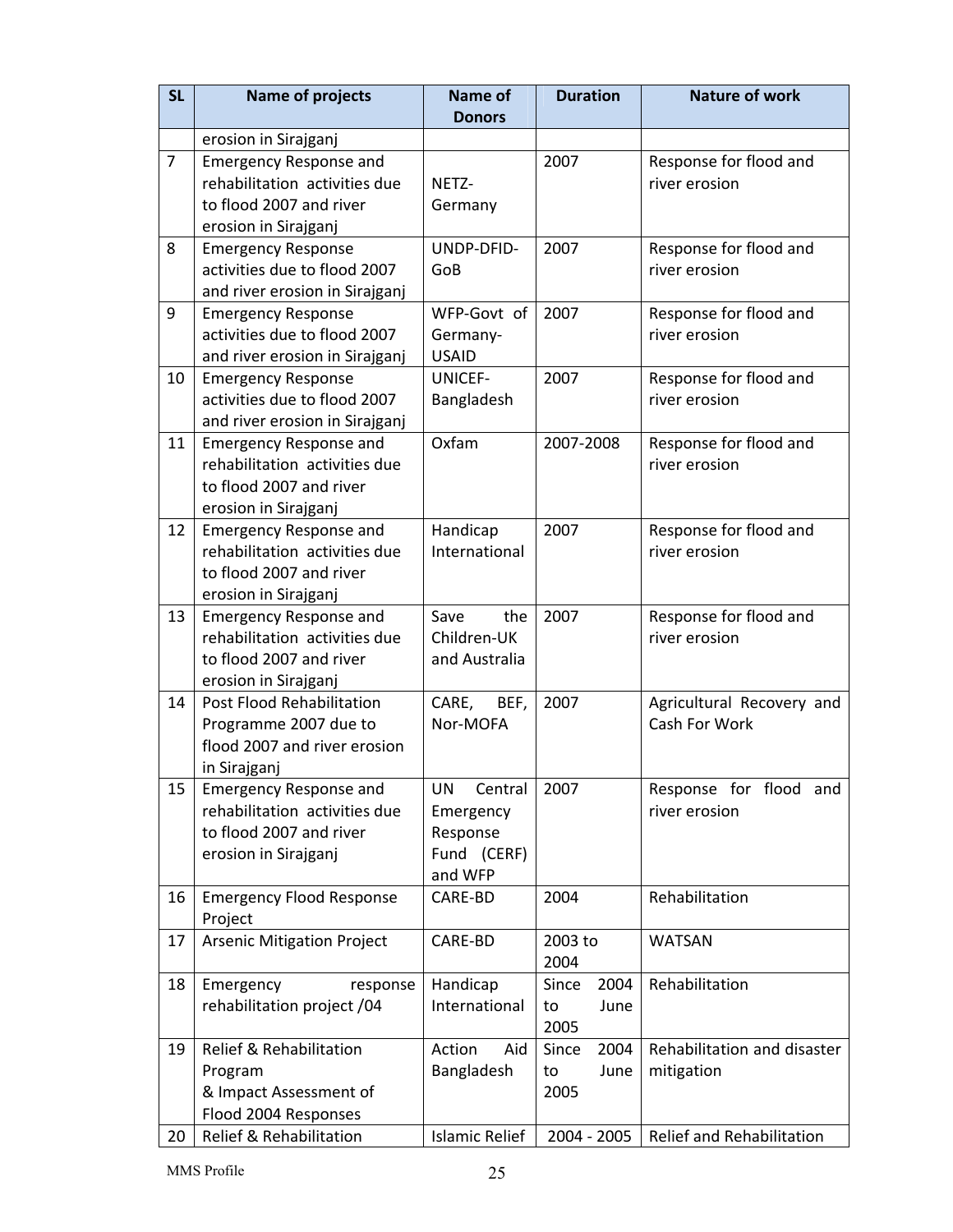| <b>SL</b> | <b>Name of projects</b>         | Name of            | <b>Duration</b>         | <b>Nature of work</b>   |  |
|-----------|---------------------------------|--------------------|-------------------------|-------------------------|--|
|           |                                 | <b>Donors</b>      |                         |                         |  |
|           | Program                         |                    |                         |                         |  |
| 21        | Capacity Building for Disaster  | Dutch Bangla       | 2005                    | Rehabilitation          |  |
|           | <b>Victims</b>                  |                    |                         |                         |  |
| 22        | <b>Emergency Health program</b> | <b>MSF Holland</b> | 1998                    | <b>Health Promotion</b> |  |
| 23        | Re-construction and             | Canadian           | 2002<br>Re-construction |                         |  |
|           | Rehabilitation                  | High               |                         | Rehabilitation          |  |
|           |                                 | commission         |                         |                         |  |
| 24        | of<br>Monitoring<br>flood       | <b>SDC</b>         | 2000                    | Relief work monitoring  |  |
|           | rehabilitation program          |                    |                         |                         |  |
| 25        | Reducing the Risks of Flood in  | AID,<br>Action     | 2007                    | Flood preparedness      |  |
|           | Sirajganj Project               | Bangladesh         |                         |                         |  |
| 26        | Flood Proofing Project (FPP)    | CARE-USAID         | 2002-2004               | <b>IFSP-CARE</b>        |  |

# **11. Partnership/Donors**

MMS has been implementing different types of diversified projects since it's inception with technical and financial assistance of following funding agencies:

# **12. Networking, Coordination and Collaboration**

MMS has strong network and linkage with local government, local administration as well as has membership with other local and national network and development forum. MMS has a strategic partnership with VSO Bangladesh in governance issues and has also membership with ALRD, BDPC, NDC, Disaster Forum, NIRAPOD and MMS also member of international alliance of WECAN.

MMS has also strong coordination with upazila and district administration, and has also a member of district disaster management committee‐DDMC, district coordination committee‐DCC and upazila coordination committee‐UCC. All the committee meeting held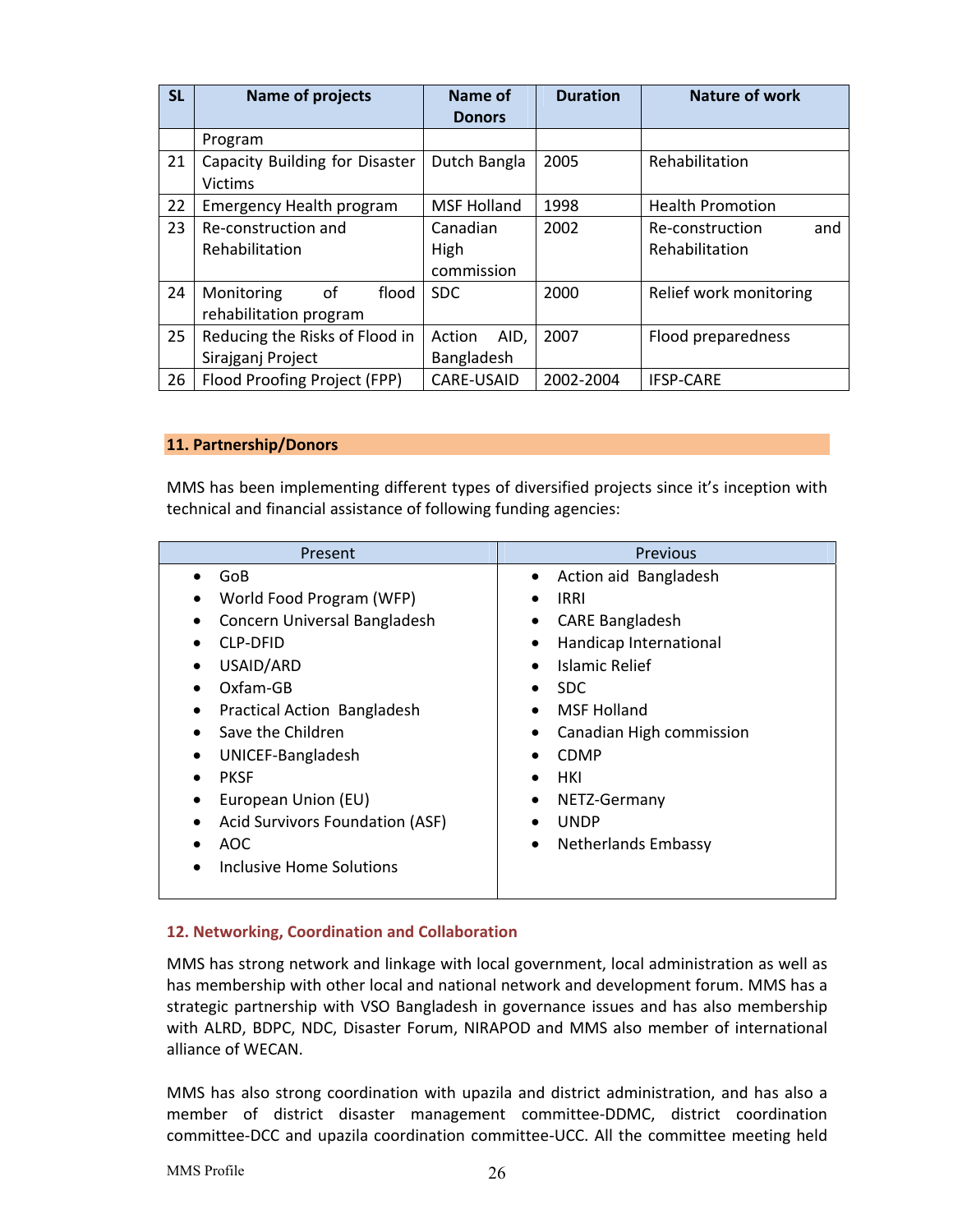in either monthly or quarterly basis by the presiding over of deputy commissioner and upazilas nirbahi officer where appropriate.

# **13. Capacity and Strengths**

# **13.1 Policies/ Guidelines/Manual**

MMS believes in institutional development and with a view to it's guided by standard approved policies. MMS has a constitution which is approved by the legal authority and is governed by this constitution along with other approved policies and guidelines these are

| Strategic plan                             | ix. Anti-sexual harassment policy          |
|--------------------------------------------|--------------------------------------------|
| ii. HR policy                              | x. Agriculture and livestock policy manual |
| iii. Financial manual                      | xi. Disaster contingency plan              |
| iv. Admin manual                           | xii. Micro-Credit manual                   |
| v. Gender policy                           | xiii. Constitution of NARI Forum           |
| vi. M&E Guideline                          | xiv. Child Rights & Protection Policy      |
| vii. Emergency policy,                     |                                            |
| viii. Emergency Finance & Logistics Policy |                                            |

# **13.2 Equipments**

Modern equipments can help to survive in global competitive fields and with a view to ensured adequate equipments in all programmatic areas as per field requirement within our limited resources. As a part of this MMS has ensured availability of following equipments:

| Item name  | Quantity | Item name                         | Quantity |
|------------|----------|-----------------------------------|----------|
| Multimedia | 05       | Computer with related accessories | 65       |
| Laptop     | 29       | Digital Camera                    | 18       |
| OHP        | 01       | Photocopier                       | 01       |
| TV         | 18       | Generator                         | 10       |
| VCD        | 02       | Refrigerator                      | 06       |

# **13.3 Vehicles**

MMS is well equipped with adequate transport/vehicles as follows'

- ◆ Four wheel : 01
- ♦ Motorcycle : 62
- ♦ Engine boat : 07
- ♦ Boat Ambulance : 01

#### **13.4 Office premises and own land**

MMS possessed 20.72 acres of own lands where established Head Office and 4 project offices along with HRD Center including 04 training venue, one dining and accommodation facilities of 75 participants. All projects are being implemented through 50 offices including Head Office, one liaison office at Dhaka, 34 Branch/Area/Upazila Offices and 14 Project Offices.

#### **12. Management**

#### **14.1 Organizational decision making process:**

MMS introduces a democratic process of decisions making which is unique and different from many other development Organizations. The General Committee and Executive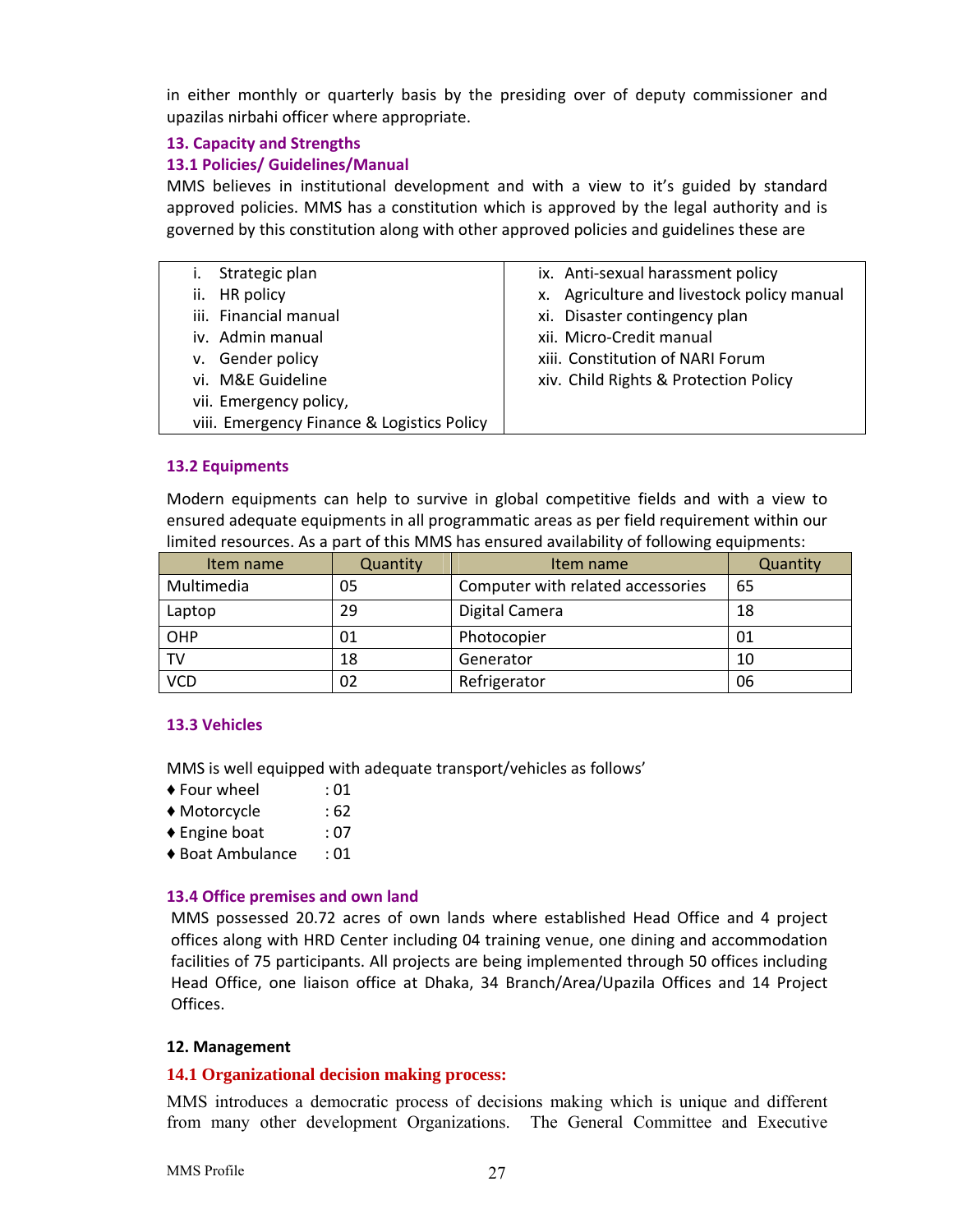Committee of MMS hold the supreme authority in making decisions. Core Management Team (CMT) is the second highest authority of the organization and the Senior Management Team (SMT) is the third level contributors in the process of decision making. In Project identification, project designing and implementation, field level project staffs and beneficiaries are also involved in this process. Out of 27 members of General Committee, 7 women are incorporated from beneficiaries who are representing the community level.

- **1. General Council (GC):** The General Committee is formed consisting of 27 members where number of female is 15 and male is 12. Out of 27 Members, 9 represent from NGO, 6 from civil society, 5 represents from education sectors and the rest 7 represents from grass-root level beneficiaries.
- **2. Executive Council (EC):** The Executive Committee is formed with 9 potentials members who are selected/elected from general committee for every 3 years by the members' votes or opinion of the majority. The portfolio is the EC committee is president-1, vice-president-2, treasure-1 and the rest 4 are members.
- **3. Core Management Team (CMT):** The Core Management Team is formed with 6 members with involvement of Director, Deputy Director, Finance Manager, Admin Manager, HR manager and M&E Manager. The CMT is playing key role in decision making and review, develop and update the Organizational Policies and procedures, ensure smooth coordination for smooth functioning of the Organizational functionaries and effective implementation of the project activities.
- **4. Senior Management Team (SMT):** The Senior Management Team is formed consisting of 17 members including all project heads, CMT members and Gender Focal Person (women) who are playing important role reviewing and analyzing progress of ongoing projects, implementing policies and guidelines at field level and work for developing mechanism of collecting opinion from field level staff, beneficiaries and information about the programs and community behavior. SMT meets after every 3 months.

#### **14.2 Staffing**

MS has a good number of well experienced and efficient staff at different level. At present total 536 staff working with MMS where female 196 and male 340 and ratio is 37: 63. We have some technical staff 66 (M Sc Ag-9, DVB-8, Diploma in Ag-25, Diploma in Civil Engineering‐20, Paramedic‐4). In addition, MMS has developed 578 trained disaster volunteers at ward level in different unions in our working areas.

| <b>Description</b> | <b>Female</b> | <b>Male</b> | Total |
|--------------------|---------------|-------------|-------|
| Regular Staff      | つつ            | 90          | 117   |
| Contractual staff  | 169           | 250         | 419   |
| <b>Volunteers</b>  | 129           | 449         | 578   |

#### **Table‐5: Total Staff: 536 (female 196 and Male 340)**

| SI. | Project        | <b>Total Staff</b> |      |       |
|-----|----------------|--------------------|------|-------|
|     |                | Female             | Male | Total |
|     | <b>REECALL</b> |                    |      | 11    |
|     | CLP            | 84                 | 108  | 192   |
| 3   | ER             | ь                  | 56   | 62    |
|     | <b>SDLG</b>    |                    | 14   | 18    |

#### **Project wise staff details are given following table‐6**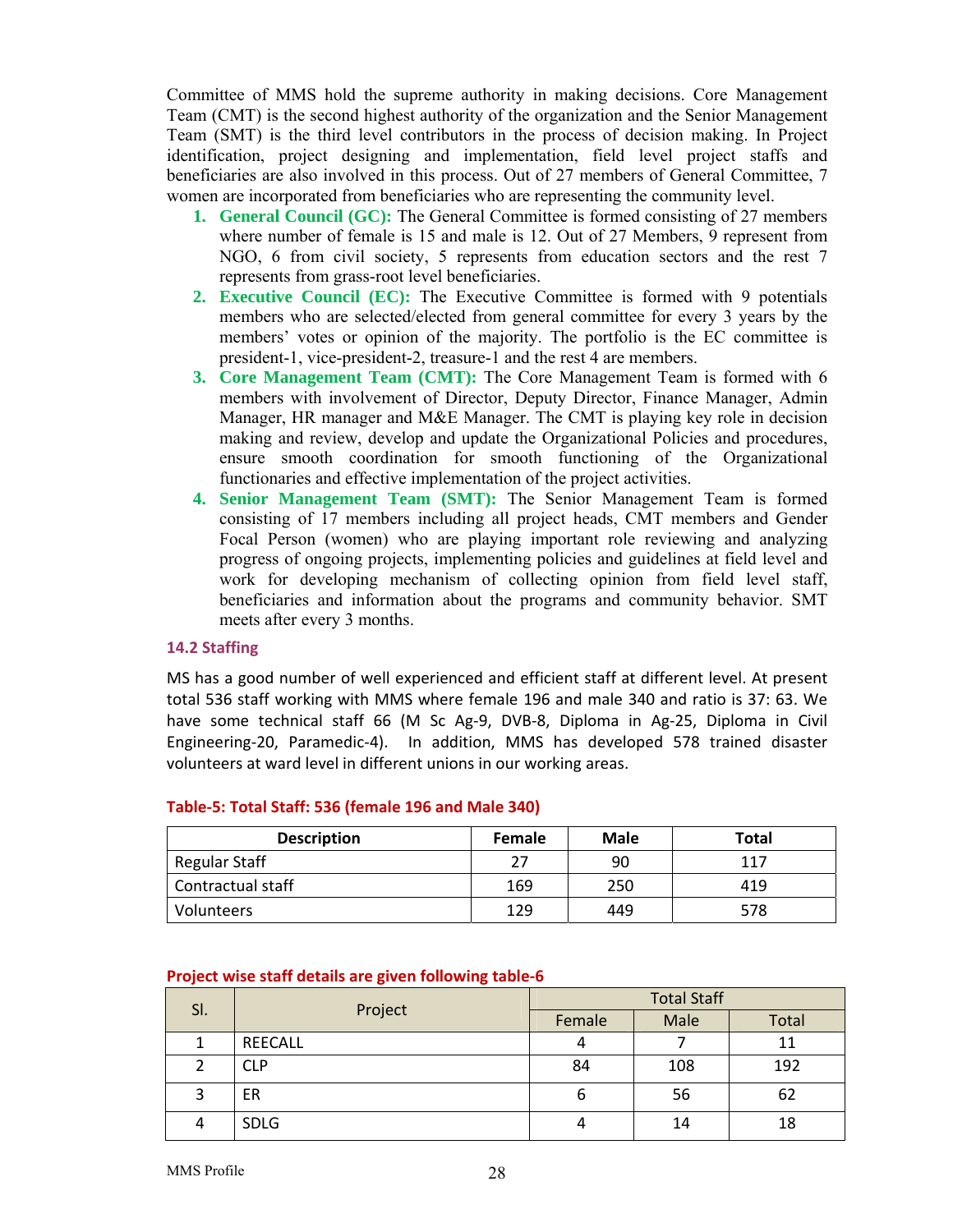| SI.            | Project                                                  | <b>Total Staff</b> |                         |                          |
|----------------|----------------------------------------------------------|--------------------|-------------------------|--------------------------|
|                |                                                          | Female             | Male                    | Total                    |
| 5              | <b>PRADG</b>                                             | 4                  | $\overline{7}$          | 11                       |
| 6              | <b>SNPBI</b>                                             | $\overline{2}$     | $\mathbf{1}$            | 3                        |
| $\overline{7}$ | <b>AR</b>                                                | $\overline{2}$     | 10                      | 12                       |
| 8              | OHCB                                                     |                    | $\mathbf{1}$            | $\mathbf{1}$             |
| 9              | <b>IGP</b>                                               | 17                 | 76                      | 93                       |
| 10             | <b>ENRICH</b>                                            | 34                 | 3                       | 37                       |
| 11             | Home Solution                                            | $\mathbf 0$        | $\pmb{0}$               | $\overline{\phantom{0}}$ |
| 12             | TAM TAM                                                  | 6                  | 9                       | 15                       |
| 13             | <b>FIP</b>                                               | $\mathbf 0$        | $\pmb{0}$               | $\overline{\phantom{0}}$ |
| 14             | $V2R+$                                                   | $\mathbf{1}$       | $\overline{2}$          | 3                        |
| 15             | Education                                                | 12                 | 5                       | 17                       |
| 16             | General fund                                             | $\overline{2}$     | 9                       | 11                       |
| 17             | <b>Training Center</b>                                   | 8                  | 5                       | 13                       |
| 18             | <b>WECAN</b>                                             |                    |                         |                          |
| 19             | <b>CSCMDRR</b>                                           |                    |                         | $\overline{\phantom{0}}$ |
| 20             | <b>AOC</b>                                               | $\mathbf 0$        | $\mathbf 0$             |                          |
| 21             | Emergency Project (Flood-2014)                           | $\mathbf 0$        | $\mathbf 0$             | $\overline{\phantom{0}}$ |
| 22             | <b>IEKA</b>                                              | $\mathbf{1}$       | $\overline{\mathbf{4}}$ | 5                        |
| 23             | Early Recovery Assistance to Flood<br>Affected Community | 5                  | 17                      | 22                       |
| 24             | H&M                                                      | $\overline{2}$     | 3                       | 5                        |
| 25             | BGD-2                                                    | $\overline{2}$     | 3                       | 5                        |
|                | Total                                                    | 196                | 340                     | 536                      |

# **14.3 Financial Management**

MMS has approved financial policy and all financial transaction is conducted according to our approved policy as well as donor guidelines by close supervision of Finance department. Financial activities control and lead by financial manual which approved by the authorities and agreed by donor representatives.

MMS has mother account which is operated by the joint signatory of Director, President and Manager Admin and has individual project account those are operated by the joint signatory of respective project officer along with Manager Admin or Deputy Director or member of EC committee where available. Project wise monthly, quarterly and annual financial statements are made in regular basis which is accompanied with bank statement and bank reconciliation and is submitted to management as well as to donor agencies accordingly. All books of accounts and expenditure are audited annually or at the end of the project period by the external audit firms.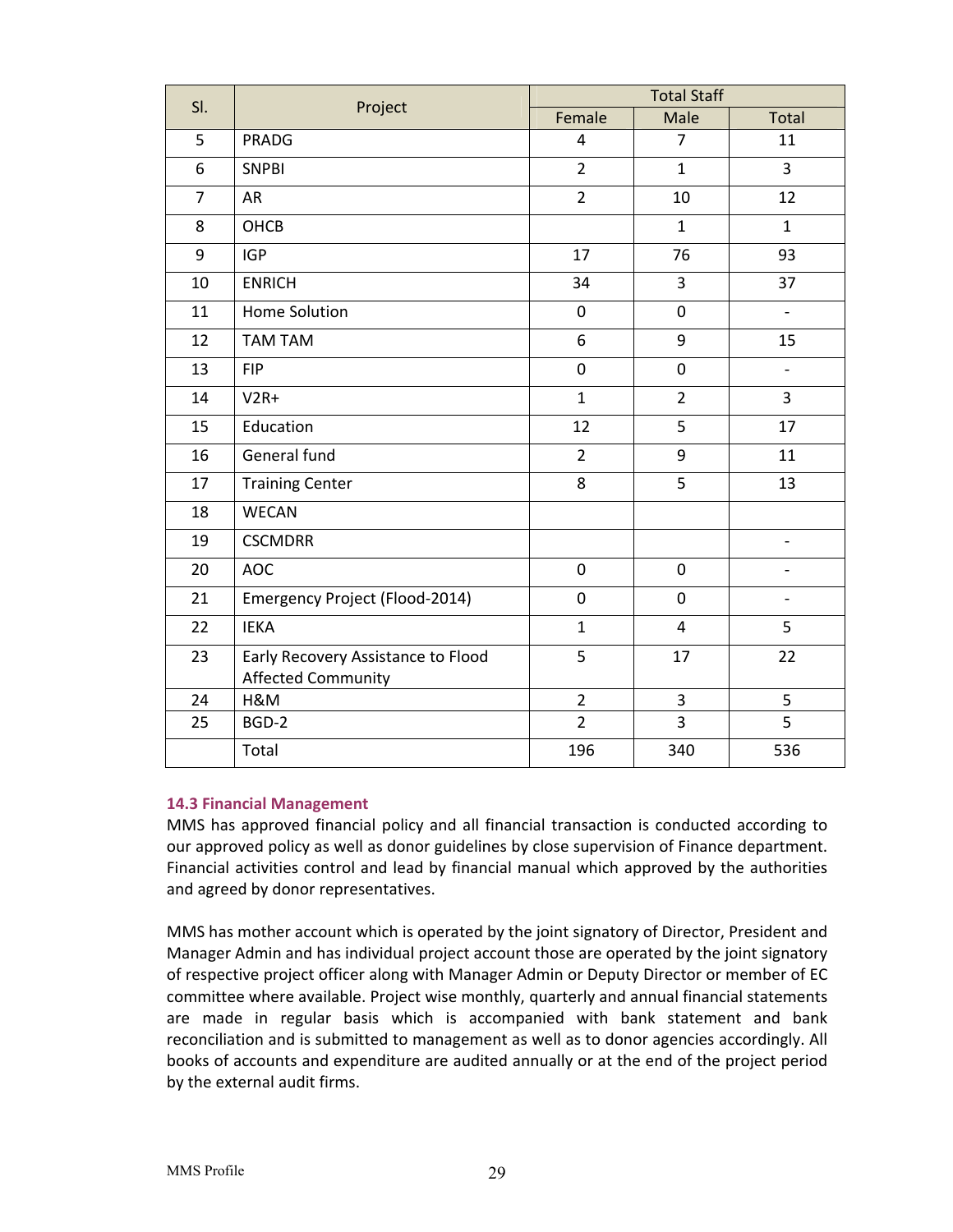### **14.4 Monitoring**

MMS has own monitoring cell which is led by a Monitoring & Evaluation Manager under close supervision Director and Deputy Director. Besides this monitoring has been inbuilt in ongoing projects which is conducted in regular basis by respective monitoring officer but on behalf of organization monitoring manager conducts monitoring in regular basis. He/she prepares different monitoring tools in consultation with Director and Deputy Director as per project requirements and collect data according to monitoring plan, prepare monitoring report based on field findings and submit to top management. Management reviews the report and takes necessary action according to monitoring findings.

# **14.5 Auditing**

MMS believes in transparency and accountability and with a view to conduct both internal and external auditing in regular basis. MMS has internal auditor who is responsible for internal auditing in regular basis and prepares report with findings and submits it to the management for further action. Management reviews the report and takes necessary action based on findings. The external audit is conducted annually by external chartered firm according to donor choice or nominated by the MMS executive committee. Besides this, donors have free access to audit any part or all project documents.

# **14.6 Procurement Committee**

MMS has Central Procurement Committee consisted of five members who are responsible for purchasing centrally and also has sub‐committee with representative of respective project personnel who are responsible for purchasing of project equipment and logistics. The whole system is control by approved procurement manual with closed supervision of Admin Manager.

# **13. Development growth of MMS:**

MMS has reached at the present position combating with very unfavorable situations like flood, river erosion, disrupted communication, pressure from local influential.

# **1984– 1989:**

- $\triangleright$  Non-funding partnership with Oxfam-Bangladesh and working relationship for receiving technical advice.
- $\triangleright$  Registration with the Department of Social services, Govt. of Bangladesh.
- $\triangleright$  Started adult literacy program in limited scale.
- $\triangleright$  The office of the organization shifted and changed the address due to river erosion.
- $\triangleright$  The entire area was devastated due to the floods of 1987 and 1988. There was a great change in the geographical areas of the organization. The organizational activities were disrupted. Active participation of the organization was in relief and rehabilitation program.

# **1990‐1994:**

- $\triangleright$  The office of the organizational shifted to Chowhali Upazila Sadar and subsequently office building was constructed on its own land.
- FD registration with NGO Affairs Bureau and approval of the "socio‐economic and development projects" received grants and started project implementation.
- $\triangleright$  Received approval of the "socio-economic and disaster preparedness project" and the projects started its activities after receiving grants.
- $\triangleright$  02 flood shelters were constructed with the financial and technical assistance of CARE.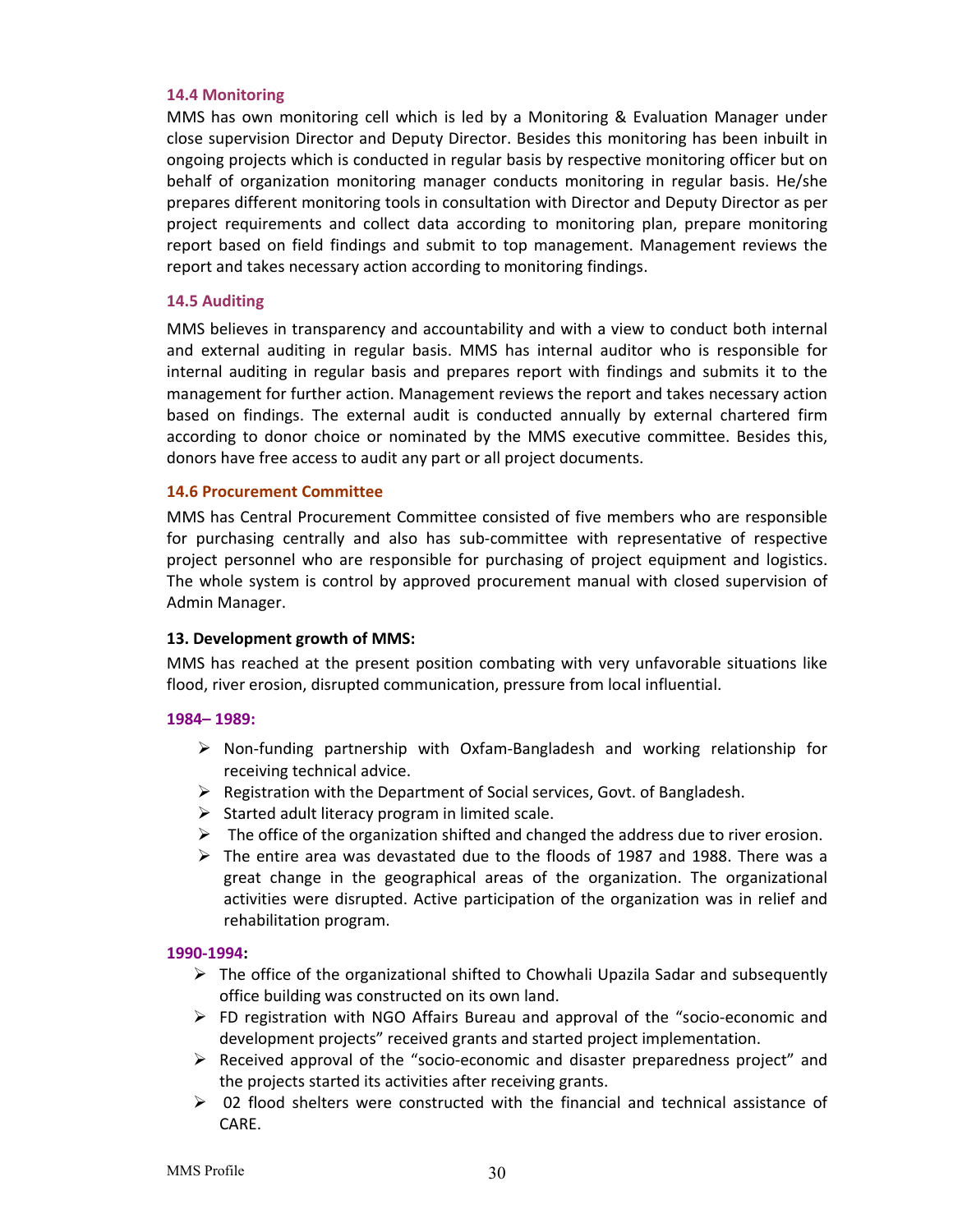$\triangleright$  Received membership of ADAB chapter, Bogra.

# **1995‐1999:**

- Received approval of the "Integrated Socio –economic Health, Disaster Preparedness Project".
- $\triangleright$  Received approval of the "Integrated Char Development Project".
- $\triangleright$  The cold wave and flood of 1998 were seriously attacked and the people were extremely affected. The entire area was devastated due to the flood of 95 – 98. Active participation of the organization was in relief and rehabilitation program.
- Established Enayetpur and Teghuri branch office and also Established training Center near at the Bangabandhu Bridge including the Branch office.

# **2000‐2004:**

- $\triangleright$  Received approval of the "River Basin Program" and the project started its activities.
- $\triangleright$  Implemented Rehabilitation support by Canada Fund.
- $\triangleright$  British Overseas Development State Minister has kindly visited the char areas of Chowhali Upazila.
- $\triangleright$  The Director MMS visited U.K. and Philippines by the assistance of DFID.
- $\triangleright$  One Flood shelter washed out by river erosion.
- $\triangleright$  The entire area was devastated due to the floods of 2004. The Organization involved in relief and rehabilitation program. Action aids, OXFAM, MSF Holland and Handicap International provided fund for implementation emergency relief and rehabilitation program.
- $\triangleright$  End Domestic Violence against Women Project and Narir Khamotaonay O Adhiker Sanrakkhan Project supported by OXFAM and Manusher Jonno has started.
- $\triangleright$  Working relationship with Action aid and Handicap International has developed.

# **2005‐ 2009:**

- Contract has made with CLP‐DFID for 6 unions of Chowhali Upazila
- Contract has made with SHOUHARDO‐ CARE for 15 unions of 3 Upazila under Sirajganj district.
- $\triangleright$  Contract has made with Handicap International 2 Upazila under Sirajganj district.
- $\triangleright$  Constructed a supper class training venue close to the Bangabandhu Bridge West Sub police station.
- $\triangleright$  Partnership with PKSF and received loan fund amounting Taka 47,000,000
- $\triangleright$  Development partner of Action AID, Bangladesh
- Market Development partner of CLP
- Contract renewal for River Basin Programme (RBP)
- Selected as pre‐qualified partner NGO of UNDP, WFP and UNICEF for emergency response and rehabilitation programme.
- $\triangleright$  Undertaking emergency response and rehabilitation programme due to devastating flood and river erosion 2007 in Sirajganj District with its own fund and funding and technical support from UNDP, UNICEF, WFP, NETZ‐Germany, Oxfam, ActionAid, Save the Children‐UK and Australia, USAID, BEF and Nor‐MOFA, UN Central Emergency Response Fund (CERF), Government of Germany, Canada and Bangladesh, AusAID, ECHO, CARE‐Bangladesh and other partner organizations.
- $\triangleright$  Enhance Resilience (ER) Programme in partnership with and funding and technical support from WFP and GoB.
- ▶ Rural Employment Opportunities for Public Assets (REOPA) Project in partnership with and funding from UNDP, EC and GoB.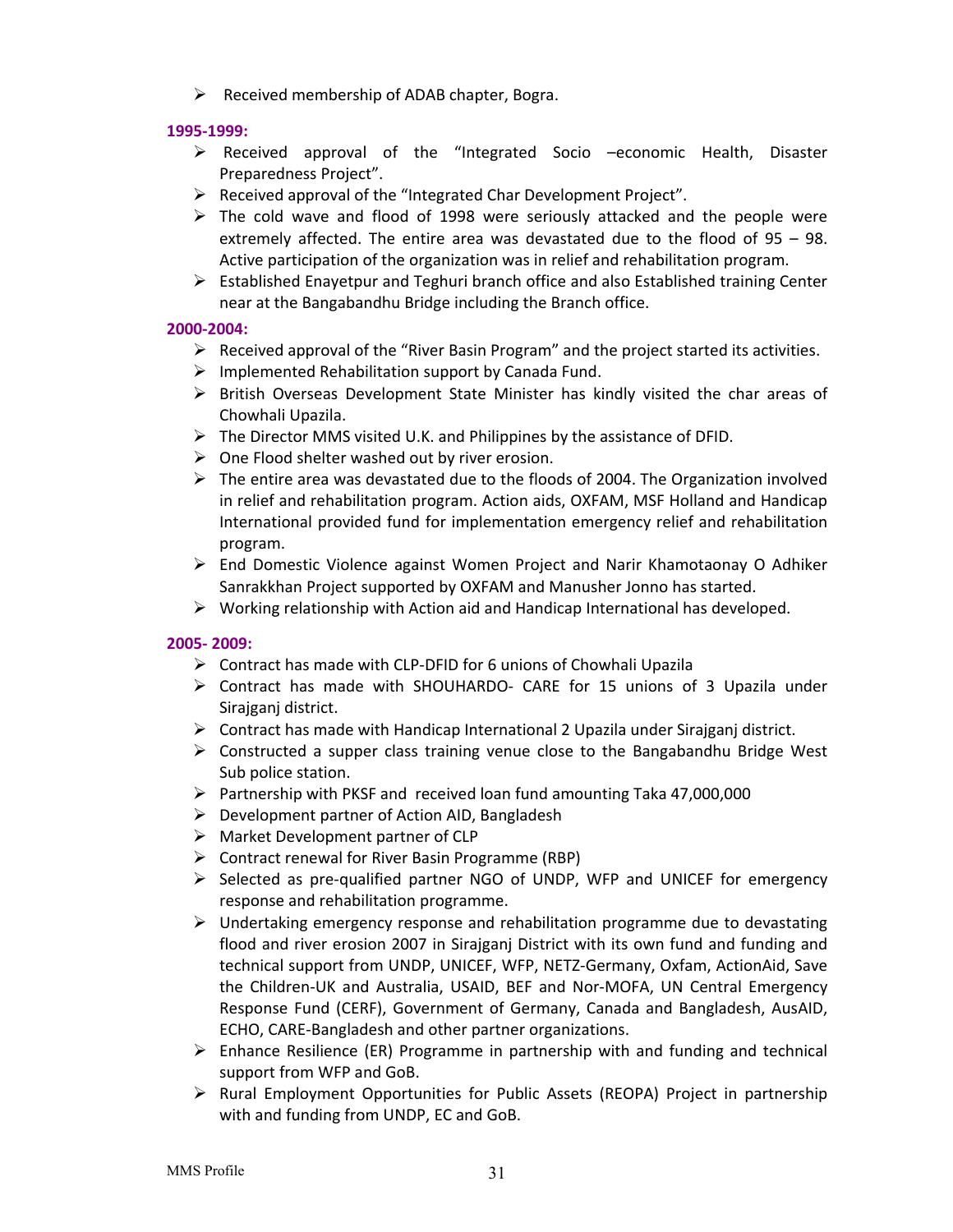- $\triangleright$  Development Initiatives for Sustainable Household Activities in Riverine Island (DISHARI) Project in partnership with HKI and with funding from NOVIB.
- $\triangleright$  Promoting Awareness on Child Protection in Emergencies Project in partnership with Save the Children UK and supported by UNICEF.
- $\triangleright$  Addressing the Causes and Effects of Acid Attacks in partnership with and support from Acid Survivors Foundation (ASF).
- $\triangleright$  Started Enhancing Disaster Preparedness among Communities and Institutions in Bangladesh‐DIPECHO‐V at Bera upazila in Pabna District with the assistance of ActionAid Bangladesh
- $\triangleright$  Started Vulnerability to Resilience Project -V2R with the financial and technical assistance of Practical action
- $\triangleright$  Started Education in Emergency project with technical and financial assistance of Save the Children Bangladesh
- Developed partnership with Practical Action Bangladesh and implemented V2R project activities in Sirajgonj sadar, Belkuchi and Tarash upazila of district Sirajgonj

# **2010‐ 2012 :**

- Developed partnership with IRRI and implemented SUSFER project in Belkuchi, Ullapara and Chawhali upazila of district Sirajgonj
- Expanded Enhancing Resilience Programme in Bera and Sathia uapzila of district Pabna
- Developed partnership with SDLG and implementing SDLG Program in Sirajgonj district
- Implementing Flood Insurance Project under Sirajgonj district with the partnership of Oxfam
- Implementing OHCB project with the assistance of Oxfam
- Implementing Survival Network for prevention and better Inclusion (SNPVI) project with the partnership of Acid Survivors Foundation (ASF)

# **2013‐2014**

- Working areas expansion in Bogra district
- Celebrating 30 years journey of MMS
- Khash land distribution among landless families
- Developed partnership with European Union
- Developed partnership with Concern Universal Bangladesh and implementing 03 project with CUB (PRADG, EWS‐TTA & CSCMDRR)
- Arsenic Rehabilitation Project starting with Oxfam GB
- Partnership development with Inclusive Home Solution.
- Getting MRA licence for smoothly implementing Micro credit program
- Flood response 2014 with assistance of CUB, WFP, Save the children, Oxfam & ACF
- Partnership developed with ACF
- 03 New Emergency Education support response project run with financial assistance of Save The Children